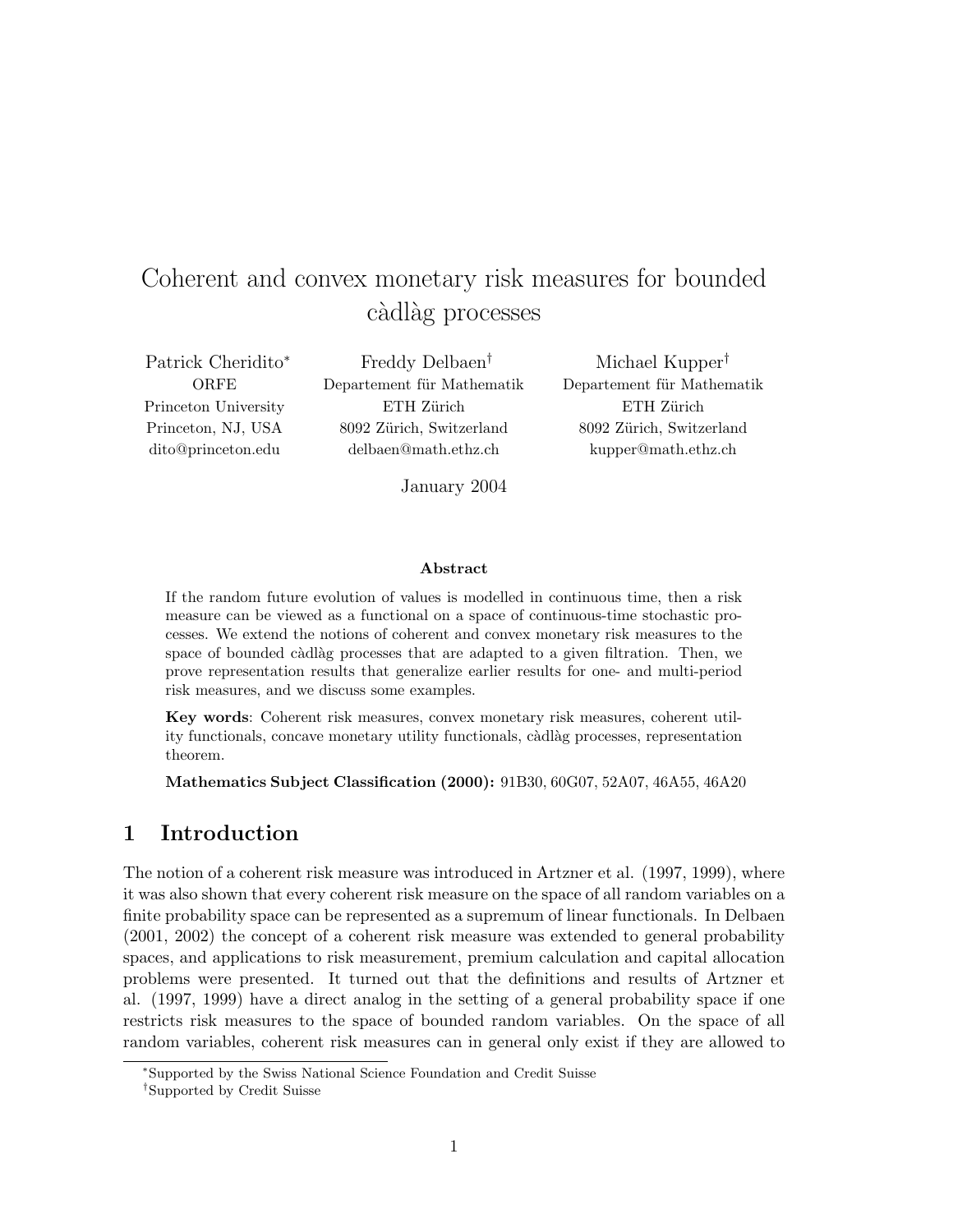take the value  $\infty$ . In Artzner et al. (2002, 2003) the results of Artzner et al. (1997, 1999) were generalized to multi-period models. In Föllmer and Schied  $(2002a, b, c)$  the more general concept of a convex monetary risk measure was introduced and representation results of Delbaen (2001, 2002) were generalized to convex monetary risk measures on the space of all bounded random variables on a general probability space.

The purpose of this paper is the study of risk measures that take into account the future evolution of values over a whole time-interval rather than at just finitely many times. Our main focus will be on representation results for such risk measures.

We model the future evolution of a discounted value by a stochastic process  $(X_t)_{t\in[0,T]},$ and we call such a process  $X$  a discounted value process. The use of discounted values is common practice in finance. It just means that we use a numéraire (which may also be modelled as a stochastic process) and measure all values in multiples of the numéraire. A few of the many possible interpretations of a discounted valued process are:

- the evolution of the discounted market value of a firm's equity

- the evolution of the discounted accounting value of a firm's equity
- the evolution of the discounted market value of a portfolio of financial securities

- the evolution of the discounted surplus of an insurance company

(see also Subsection 2.1 of Artzner et al., 2003).

Since one might want to build new discounted value processes from old ones by adding and scaling them, it is natural to let the class of discounted value processes considered for risk measurement be a vector space. In this paper the class of discounted value processes is the space  $\mathcal{R}^{\infty}$  of bounded càdlàg processes that are adapted to the filtration of a filtered probability space  $(\Omega, \mathcal{F}, (\mathcal{F}_t)_{0\leq t\leq T}, P)$  that satisfies the usual assumptions. As usual, by bounded, we mean essentially bounded, and we identify indistinguishable processes. In doing so we are referring to the probability measure P. However, the space  $\mathcal{R}^{\infty}$  stays invariant if we change to an equivalent probability measure. Hence, by introducing  $P$ , we only specify the set of events with probability zero. For modelling purposes, the space  $\mathcal{R}^0$  of equivalence classes of all càdlàg processes that are adapted to the filtration  $(\mathcal{F}_t)$  is more interesting than  $\mathcal{R}^{\infty}$ . Note that  $\mathcal{R}^{0}$  is also invariant under change to an equivalent probability measure. The reason why in this paper we work with  $\mathcal{R}^{\infty}$  is that in contrast to  $\mathcal{R}^0$ , it easily lends itself to the application of duality theory, which will be crucial in the proof of Theorem 3.3, the main result of this paper. In Cheridito et al. (2004), risk measures on  $\mathcal{R}^0$  are discussed and conditions are given under which a convex monetary risk measure on  $\mathcal{R}^{\infty}$  can be extended to a convex monetary risk measure on  $\mathcal{R}^{0}$ . Whereas we require coherent and convex monetary risk measures on  $\mathcal{R}^{\infty}$  to be real-valued, we allow coherent and convex monetary risk measures on  $\mathcal{R}^0$  to take values in  $(-\infty, \infty]$ .

Although we consider continuous-time discounted value processes, the risk measures treated in this paper are static as we only measure the risk of a discounted value process at the beginning of the time period. In Artzner et al. (2002, 2003) and Epstein and Schneider (2003) one can find a discussion of dynamic risk measures for random variables in a discrete-time framework. Dynamic risk measures for random variables in a continuoustime setting are treated in Delbaen (2003). Dynamic risk measures for stochastic processes in a continuous-time setup are the subject of ongoing research.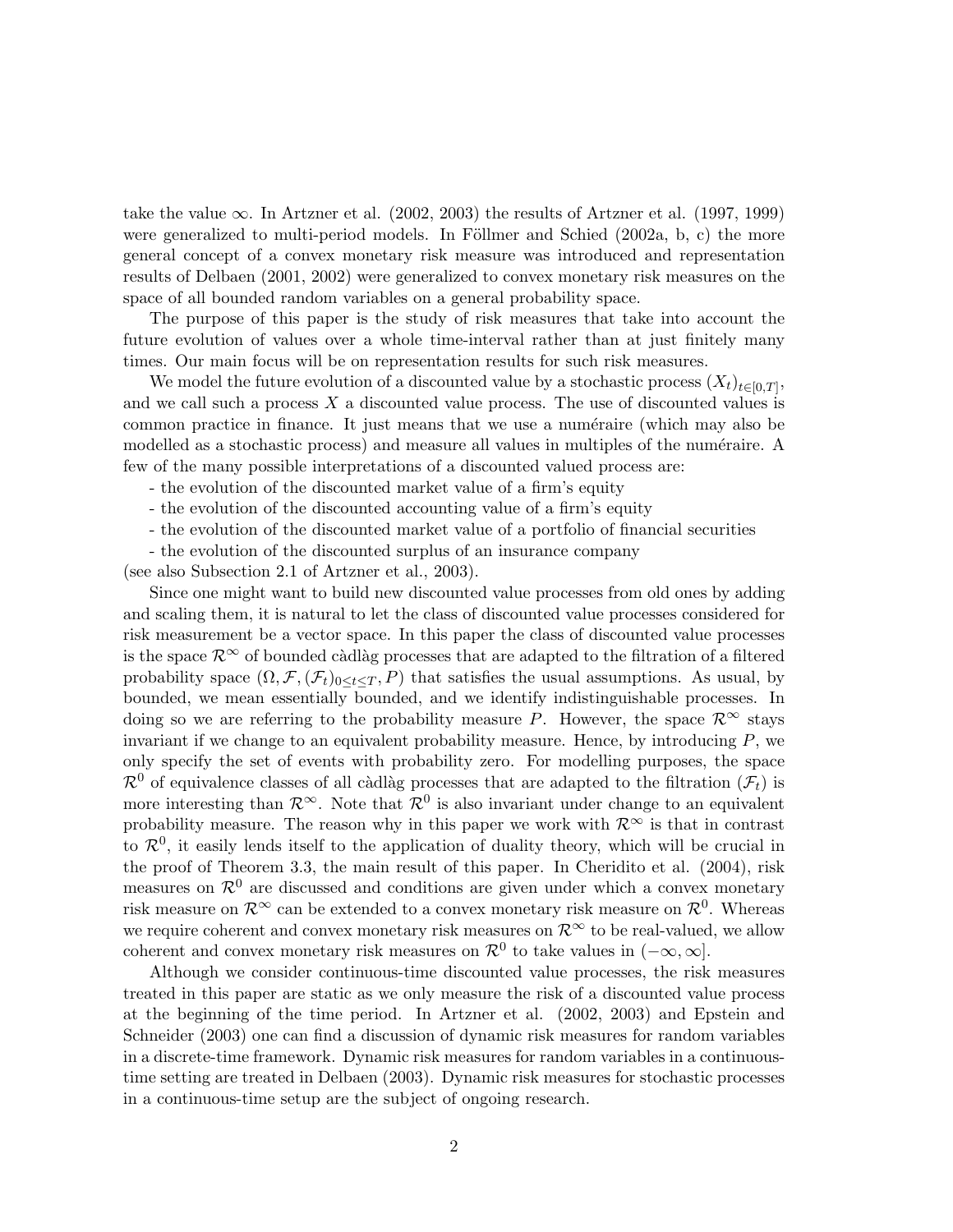The structure of the paper is a follows: Section 2 contains notation and definitions. In Section 3, we state results on the representation of coherent and convex monetary risk measures for bounded càdlàg processes and sketch those proofs that are simple generalizations of proofs in Delbaen  $(2001, 2002)$  or Föllmer and Schied  $(2002a)$ . We will also show how results of Delbaen (2001, 2002) and Föllmer and Schied (2002a) can be extended to representation results for real-valued coherent and convex monetary risk measures on the representation results for real-valued conerent and convex monetary risk measures on the<br>spaces  $\mathcal{R}^p := \{ X \in \mathcal{R}^0 \mid \sup_{0 \le t \le T} |X_t| \in L^p \}$  for  $p \in [1, \infty)$ . In Section 4, we give that part of the proofs of the results of Section 3 which is not a straightforward extension of arguments of Delbaen  $(2001, 2002)$  or Föllmer and Schied  $(2002a)$ . Section 5 contains examples of coherent and convex monetary risk measures for continuous-time stochastic processes.

#### 2 Notation and Definitions

Let  $T \in [0,\infty)$  and  $(\Omega,\mathcal{F},(\mathcal{F}_t)_{0\leq t\leq T},P)$  be a filtered probability space that satisfies the usual assumptions, that is, the probability space  $(\Omega, \mathcal{F}, P)$  is complete,  $(\mathcal{F}_t)$  is rightcontinuous and  $\mathcal{F}_0$  contains all null-sets of  $\mathcal{F}$ . For all  $p \in [1,\infty]$ , we write  $L^p$  for the space  $L^p(\Omega, \mathcal{F}, P)$ . Indistinguishable stochastic processes are identified, and all statements involving random variables or stochastic processes are understood in the almost sure sense. For instance, by a càdlàg process we mean a stochastic process whose paths almost surely are right-continuous and have left limits, and for two stochastic processes  $(X_t)_{t\in[0,T]}$  and  $(Y_t)_{t\in[0,T]}, X \geq Y$  means that for almost all  $\omega$ ,  $X_t(\omega) \geq Y_t(\omega)$  for all  $t \in [0,T]$ .

As in Dellacherie and Meyer (1982), we set for an  $(\mathcal{F}_t)$ -adapted, càdlàg process  $(X_t)_{t\in[0,T]}$ and  $p \in [1,\infty],$ 

$$
||X||_{\mathcal{R}^p} := ||X^*||_p, \text{ where } X^* := \sup_{0 \le t \le T} |X_t|.
$$

Obviously, equipped with this norm, the space

$$
\mathcal{R}^p := \left\{ X \,:\, [0,T] \times \Omega \to \mathbb{R} \,|\, \begin{array}{l} X \text{ c\`adl\`ag, } (\mathcal{F}_t) \text{-adapted} \\ ||X||_{\mathcal{R}^p} < \infty \end{array} \right\} ,\tag{2.1}
$$

is a Banach space. For a stochastic process  $b : [0, T] \times \Omega \to \mathbb{R}$  with right-continuous paths of finite variation, there exists a unique decomposition  $b = b^+ - b^-$  such that  $b^+$  and  $b^$ are stochastic processes with right-continuous, increasing paths, and almost surely, the positive measures induced by  $b^+$  and  $b^-$  on  $[0, T]$  have disjoint support. The variation of such a process is given by the random variable  $Var(b) := b^{+}(T) + b^{-}(T)$ . If b is optional (predictable), both processes  $b^+$  and  $b^-$  are optional (predictable).

For  $q \in [1,\infty]$ , we set

$$
\mathcal{A}^{q} := \left\{ a : [0, T] \times \Omega \to \mathbb{R}^{2} \middle| \begin{array}{l} a = (a^{\mathrm{pr}}, a^{\mathrm{op}}) \\ a^{\mathrm{pr}}, a^{\mathrm{op}} \text{ right-continuous, finite variation} \\ a^{\mathrm{pr}} \text{ predictable}, a_{0}^{\mathrm{pr}} = 0 \\ a^{\mathrm{op}} \text{ optional, purely discontinuous} \\ \text{Var}(a^{\mathrm{pr}}) + \text{Var}(a^{\mathrm{op}}) \in L^{q} \end{array} \right\},
$$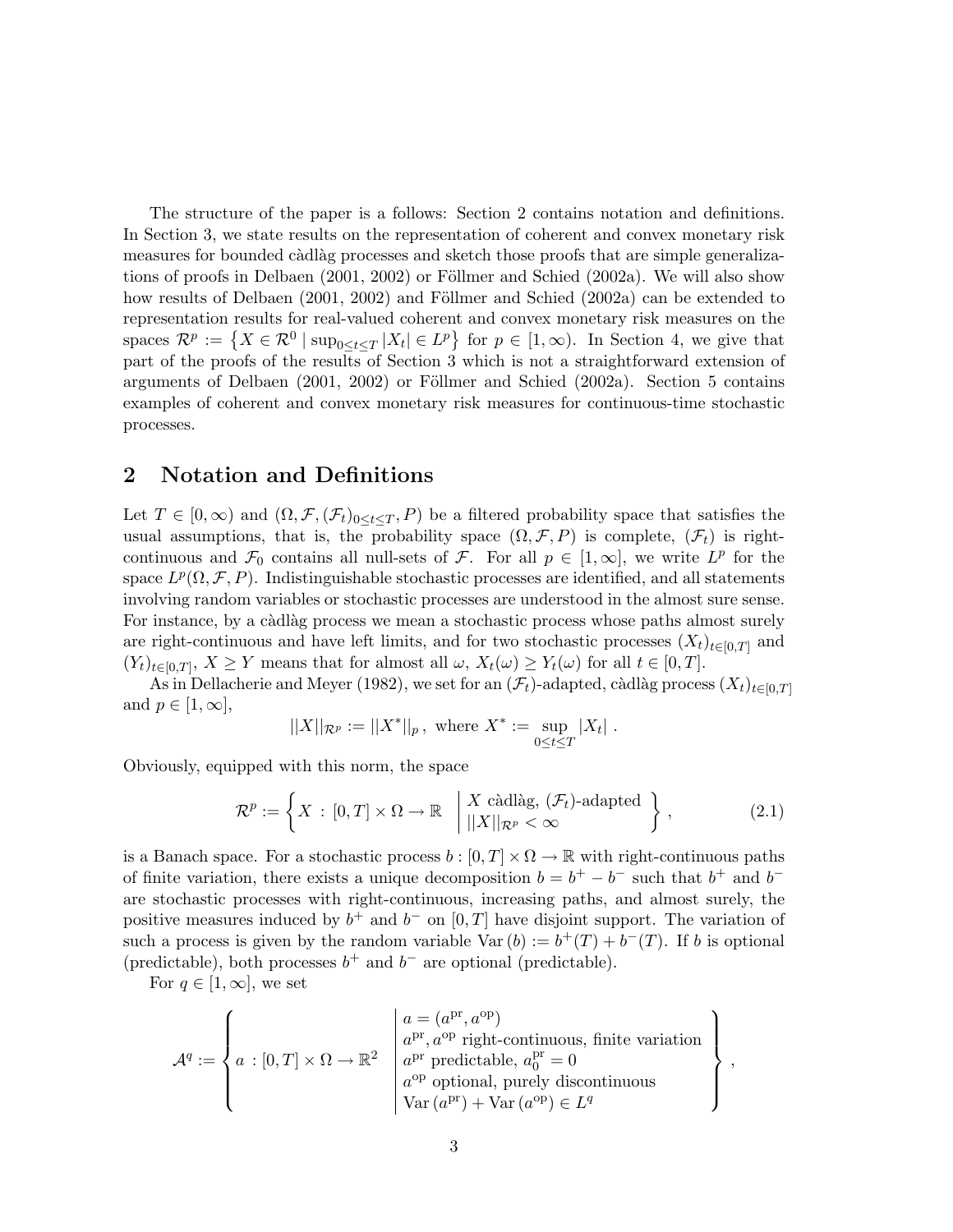It can be shown that  $\mathcal{A}^q$  with the norm

$$
||a||_{\mathcal{A}^q} := ||\text{Var}\left(a^{\text{pr}}\right) + \text{Var}\left(a^{\text{op}}\right)||_q, \, a \in \mathcal{A}^q,
$$

is also a Banach space. We set

 $\mathcal{A}^q_+ := \{a = (a^{\text{pr}}, a^{\text{op}}) \in \mathcal{A}^q \, | \, a^{\text{pr}} \text{ and } a^{\text{op}} \text{ are non-negative and increasing}\}$ .

It can easily be checked that for all  $p, q \in [1, \infty]$  such that  $p^{-1} + q^{-1} = 1$ ,

$$
\langle X, a \rangle := \mathcal{E}\left[\int_{]0,T]} X_{t-} da_t^{pr} + \int_{[0,T]} X_t da_t^{op}\right]
$$
\n(2.2)

is a well-defined bilinear form on  $\mathcal{R}^p \times \mathcal{A}^q$ , and

$$
|\langle X, a \rangle| \le ||X||_{\mathcal{R}^p} ||a||_{\mathcal{A}^q} \quad \text{for all } X \in \mathcal{R}^p \text{ and } a \in \mathcal{A}^q. \tag{2.3}
$$

Note that for  $T = 0$ ,  $\mathcal{R}^p = L^p(\Omega, \mathcal{F}_0, P)$  and  $\mathcal{A}^q = L^q(\Omega, \mathcal{F}_0, P)$ .

**Remark 2.1** It is easy to see that two different elements a and b of  $\mathcal{A}^q$  induce different linear forms on  $\mathcal{R}^p$ . But there exist other pairs of processes in the more general space

$$
\tilde{\mathcal{A}}^q := \left\{ a : [0,T] \times \Omega \to \mathbb{R}^2 \middle| \begin{array}{l} a = (a^{\mathrm{pr}}, a^{\mathrm{op}}) \\ a^{\mathrm{pr}}, a^{\mathrm{op}} \text{ right continuous, finite variation} \\ a^{\mathrm{pr}} \text{ predictable}, a_0^{\mathrm{pr}} = 0 \\ a^{\mathrm{op}} \text{ optional} \\ \text{Var}(a^{\mathrm{pr}}) + \text{Var}(a^{\mathrm{op}}) \in L^q \end{array} \right\},
$$

that define the same linear form on  $\mathcal{R}^p$  as a given  $a \in \mathcal{A}^q$ , for instance,  $(a^{\text{pr}} + c, a^{\text{op}} - c)$ for any continuous, adapted, finite variation process c such that  $c_0 = 0$  and  $Var(c) \in L^q$ . However, if  $(\tilde{a}^{\text{pr}}, \tilde{a}^{\text{op}}) \in \tilde{\mathcal{A}}^q$  induces the same linear form on  $\mathcal{R}^p$  as  $(a^{\text{pr}}, a^{\text{op}}) \in \tilde{\mathcal{A}}^q$ , the process  $\tilde{a}^{op}$  can be split into a purely discontinuous, optional, finite variation process  $\tilde{a}^d$  and a continuous, finite variation process  $\tilde{a}^c$  such that  $\tilde{a}^c_0 = 0$ . Then,  $(a^{pr}, a^{op}) = (\tilde{a}^{pr} + \tilde{a}^c, \tilde{a}^d)$ a continuous, innte variation process  $a^2$  such<br>and  $\text{Var}\left(\tilde{a}^{\text{op}}\right) = \text{Var}\left(\tilde{a}^{\text{c}}\right) + \text{Var}\left(\tilde{a}^{\text{d}}\right)$ . Hence,

$$
Var (a^{pr}) + Var (a^{op}) = Var (\tilde{a}^{pr} + \tilde{a}^c) + Var(\tilde{a}^d)
$$
  
 
$$
\leq Var (\tilde{a}^{pr}) + Var (\tilde{a}^c) + Var (\tilde{a}^{op}) - Var (\tilde{a}^c) = Var (\tilde{a}^{pr}) + Var (\tilde{a}^{op}),
$$

which shows that

$$
||\text{Var}\left(a^{\text{pr}}\right) + \text{Var}\left(a^{\text{op}}\right)||_q \leq ||\text{Var}\left(\tilde{a}^{\text{pr}}\right) + \text{Var}\left(\tilde{a}^{\text{op}}\right)||_q.
$$

**Definition 2.2** A convex monetary risk measure on  $\mathcal{R}^{\infty}$  is a mapping  $\rho : \mathcal{R}^{\infty} \to \mathbb{R}$  that satisfies the following properties:

$$
(1) \ \rho\left(\lambda X + (1-\lambda)Y\right) \leq \lambda \rho\left(X\right) + (1-\lambda)\rho\left(Y\right), \text{ for all } X,Y \in \mathcal{R}^{\infty} \text{ and } \lambda \in [0,1]
$$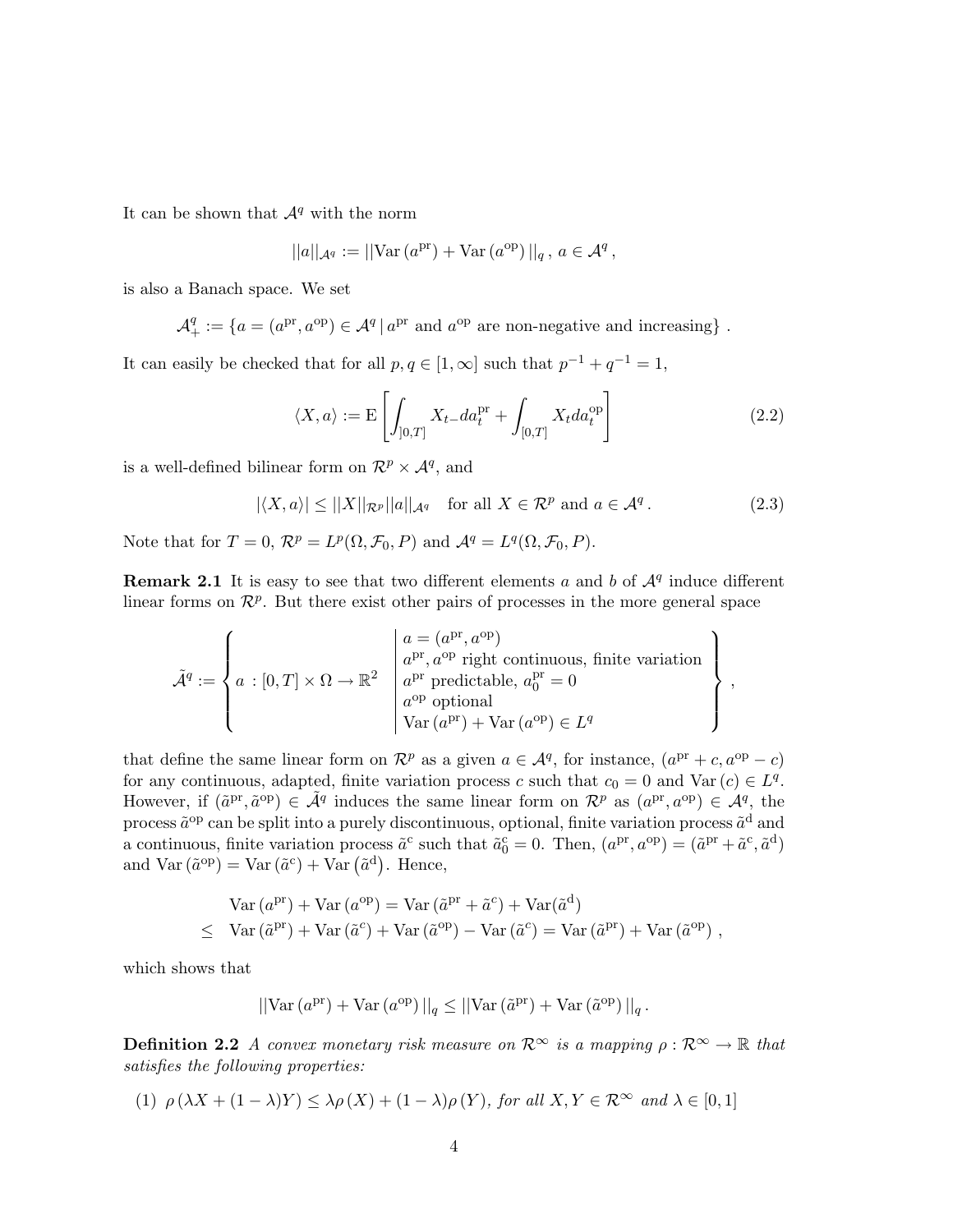- (2)  $\rho(X) \ge \rho(Y)$ , for all  $X, Y \in \mathbb{R}^{\infty}$  such that  $X \le Y$
- (3)  $\rho(X + m) = \rho(X) m$ , for all  $X \in \mathbb{R}^{\infty}$  and  $m \in \mathbb{R}$ .

A coherent risk measure on  $\mathcal{R}^{\infty}$  is a convex monetary risk measure  $\rho$  on  $\mathcal{R}^{\infty}$  that satisfies the additional property:

(4)  $\rho(\lambda X) = \lambda \rho(X)$ , for all  $X \in \mathbb{R}^{\infty}$  and  $\lambda \in \mathbb{R}_+$ .

We find it more convenient to work with the negative of a risk measure  $\phi := -\rho$ . We call  $\phi$  the utility functional corresponding to the risk measure  $\rho$ . In terms of  $\phi$ , Definition 2.2 can be rephrased as follows:

**Definition 2.2'** A concave monetary utility functional on  $\mathcal{R}^{\infty}$  is a mapping  $\phi : \mathcal{R}^{\infty} \to \mathbb{R}$ that satisfies the following properties:

- (1)  $\phi(\lambda X + (1 \lambda)Y) \ge \lambda \phi(X) + (1 \lambda) \phi(Y)$ , for all  $X, Y \in \mathbb{R}^{\infty}$  and  $\lambda \in [0, 1]$
- (2)  $\phi(X) \leq \phi(Y)$ , for all  $X, Y \in \mathcal{R}^{\infty}$  such that  $X \leq Y$
- (3)  $\phi(X + m) = \phi(X) + m$ , for all  $X \in \mathbb{R}^{\infty}$  and  $m \in \mathbb{R}$ .

A coherent utility functional on  $\mathcal{R}^{\infty}$  is a concave monetary utility functional  $\rho$  on  $\mathcal{R}^{\infty}$ that satisfies the additional property:

(4) 
$$
\phi(\lambda X) = \lambda \phi(X)
$$
, for all  $X, Y \in \mathbb{R}^{\infty}$  and  $\lambda \in \mathbb{R}_+$ .

**Remark 2.3** We call a mapping  $\phi : \mathbb{R}^{\infty} \to \mathbb{R}$  increasing if it satisfies condition (2) of Definition 2.2' and translation invariant if it satisfies condition (3) of Definition 2.2'. It can easily be checked that every increasing, translation invariant mapping  $\phi : \mathcal{R}^{\infty} \to \mathbb{R}$  is Lipschitz-continuous with respect to the  $\mathcal{R}^{\infty}$ -norm, that is,

$$
|\phi(X) - \phi(Y)| \le ||X - Y||_{\mathcal{R}^{\infty}}, \quad \text{for all } X, Y \in \mathcal{R}^{\infty}.
$$
 (2.4)

The acceptance set C corresponding to a concave monetary utility functional  $\phi$  on  $\mathcal{R}^{\infty}$  is given by

$$
\mathcal{C} := \{ X \in \mathcal{R}^{\infty} \, | \, \phi(X) \geq 0 \} \, .
$$

Obviously, it is convex and has the following property: If  $X, Y \in \mathcal{R}^{\infty}$ ,  $X \in \mathcal{C}$  and  $X \leq Y$ , then  $Y \in \mathcal{C}$  as well. If  $\phi$  is coherent, then  $\mathcal{C}$  is a convex cone.

For the statement of the representation results of the next section we need the following two notions of continuity for concave monetary utility functionals on  $\mathcal{R}^{\infty}$ .

**Definition 2.4** We say that a concave monetary utility functional  $\phi$  on  $\mathcal{R}^{\infty}$  has the Fatou property if

$$
\limsup_{n \to \infty} \phi(X^n) \le \phi(X)
$$

for every bounded sequence  $(X^n)_{n\geq 1}\subset \mathcal{R}^\infty$  and  $X\in \mathcal{R}^\infty$  such that  $(X^n-X)^*\stackrel{P}{\to} 0$ .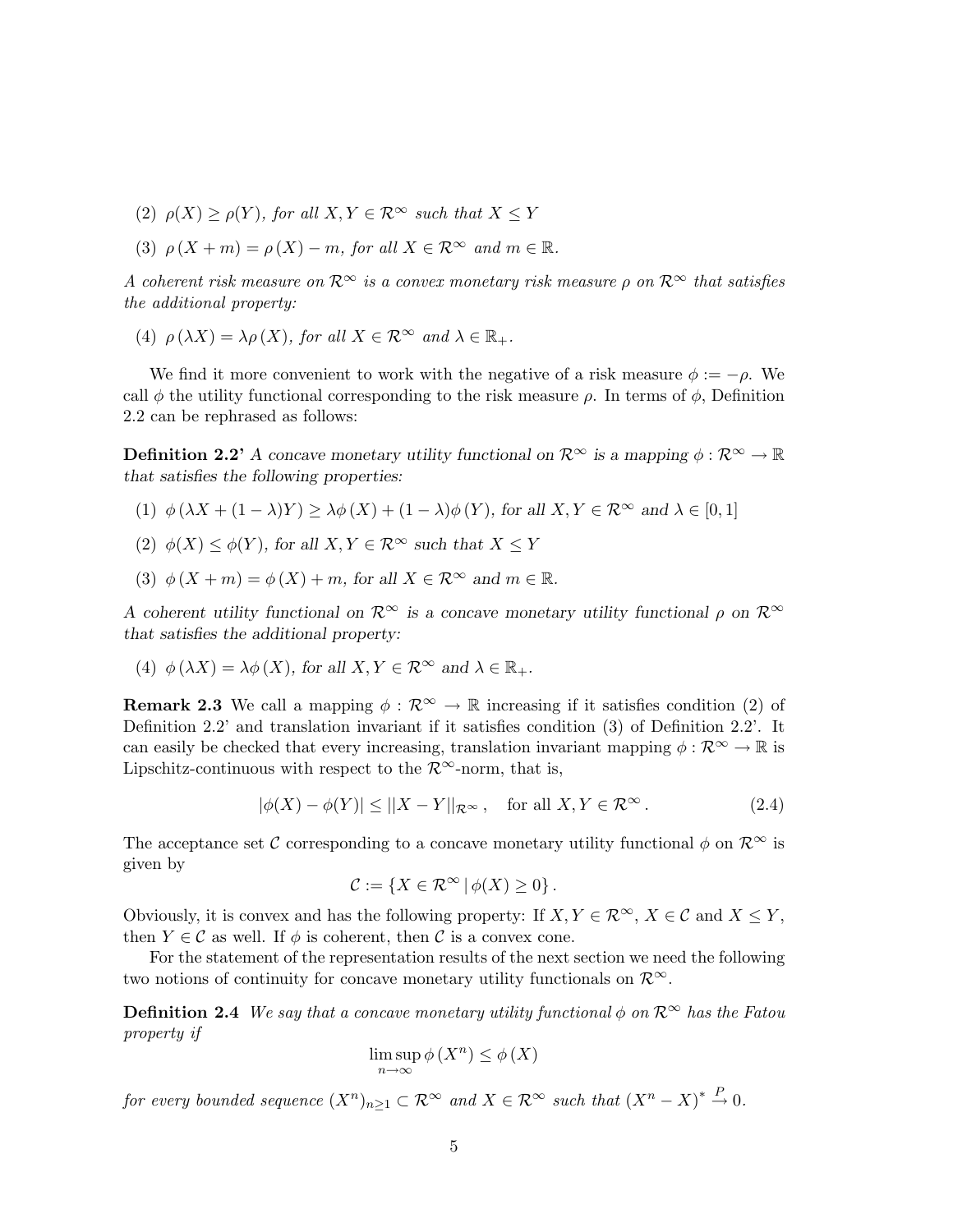We say that a mapping  $\phi : \mathbb{R}^{\infty} \to \mathbb{R}$  is continuous for bounded decreasing sequences if

$$
\lim_{n \to \infty} \phi(X^n) = \phi(X)
$$

for every decreasing sequence  $(X^n)_{n\geq 1} \subset \mathcal{R}^\infty$  and  $X \in \mathcal{R}^\infty$  such that  $(X^n - X)^* \stackrel{P}{\to} 0$ .

#### 3 Representation results

In this section we give results on the representation of coherent and concave monetary utility functionals on  $\mathcal{R}^{\infty}$  that extend Theorem 3.2 of Delbaen (2002) and Theorem 6 of Föllmer and Schied  $(2002a)$ . At the end of the section we also discuss representation results for real-valued concave monetary utility functionals on  $\mathcal{R}^p$  for  $p \in [1,\infty)$ .

In our framework the set

$$
\mathcal{D}_\sigma:=\{a\in\mathcal{A}^1_+\,|\,||a||_{\mathcal{A}^1}=1\}
$$

plays the role that is played by the set  $\{f \in L^1 | f \geq 0, E[f] = 1\}$  in the papers [De1] and [FS1].

**Definition 3.1** We call a function  $\gamma : \mathcal{D}_{\sigma} \to [-\infty, \infty)$  a penalty function if

$$
-\infty<\sup_{a\in\mathcal{D}_\sigma}\gamma(a)<\infty\,.
$$

**Definition 3.2** For a given concave monetary utility functional  $\phi$  on  $\mathcal{R}^{\infty}$  we define the conjugate function  $\phi^*: A^1 \to [-\infty, \infty)$  by

$$
\phi^*(a) := \inf_{X \in \mathcal{R}^{\infty}} \left\{ \langle X, a \rangle - \phi(X) \right\}, a \in \mathcal{A}^1.
$$

As in Föllmer and Schied (2002a), one can deduce from the translation invariance of  $\phi$ that for all  $a \in \mathcal{D}_{\sigma}$ ,

$$
\phi^*(a) = \inf_{X \in \mathcal{C}} \langle X, a \rangle.
$$

Theorem 3.3 The following are equivalent:

(1)  $\phi$  is a mapping defined on  $\mathcal{R}^{\infty}$  that can be represented as

$$
\phi(X) = \inf_{a \in \mathcal{D}_{\sigma}} \left\{ \langle X, a \rangle - \gamma(a) \right\}, \ X \in \mathcal{R}^{\infty}, \tag{3.1}
$$

for a penalty function  $\gamma : \mathcal{D}_{\sigma} \to [-\infty, \infty)$ .

- (2)  $\phi$  is a concave monetary utility functional on  $\mathcal{R}^{\infty}$  whose acceptance set  $\mathcal{C} := \{ X \in \mathcal{R}^{\infty} \mid \phi(X) \geq 0 \}$  is  $\sigma(\mathcal{R}^{\infty}, \mathcal{A}^{1})$ -closed.
- (3)  $\phi$  is a concave monetary utility functional on  $\mathcal{R}^{\infty}$  that satisfies the Fatou property.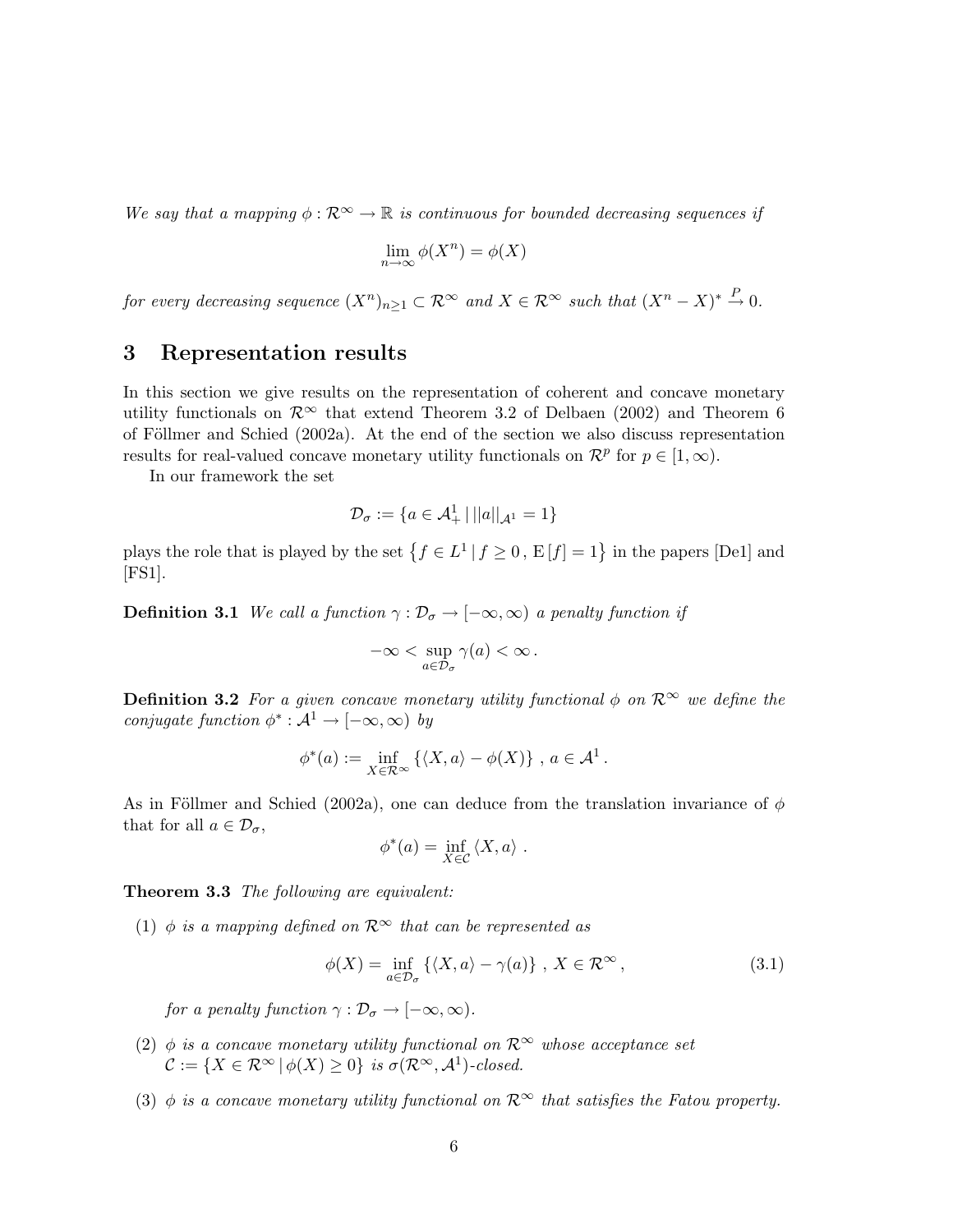(4)  $\phi$  is a concave monetary utility functional on  $\mathcal{R}^{\infty}$  that is continuous for bounded decreasing sequences.

Moreover, if (1)-(4) are satisfied, then the restriction of  $\phi^*$  to  $\mathcal{D}_{\sigma}$  is a penalty function,  $\phi^*(a) \geq \gamma(a)$  for all  $a \in \mathcal{D}_{\sigma}$ , and the representation (3.1) also holds if  $\gamma$  is replaced by  $\phi^*$ .

*Proof.* Here, we prove or sketch a proof of the implications  $(2) \Rightarrow (1)$ ,  $(1) \Rightarrow (3)$  and  $(3) \Rightarrow (4)$ , as well as the second part of the theorem, all of which can be shown by adapting the corresponding demonstrations in Delbaen (2001, 2002) and Föllmer and Schied (2002a). For the implication (4)  $\Rightarrow$  (2) we need a new proof. It is the main mathematical contribution of this paper and is given in Section 4.

 $(2) \Rightarrow (1)$ :

The function

$$
-\phi^*: \mathcal{A}^1 \to (-\infty, \infty]
$$

can be viewed as a generalized Fenchel transform of the convex function

$$
X \mapsto -\phi(-X) \, .
$$

Since  $\phi$  is translation invariant, it follows from (2) that the set  $\{X \in \mathcal{R}^{\infty} \mid \phi(X) \geq m\}$ is  $\sigma(\mathcal{R}^{\infty}, \mathcal{A}^{1})$ -closed for all  $m \in \mathbb{R}$ . Therefore, one can extend standard arguments from convex analysis (see, for instance, the proof of Theorem 3.1 in Aubin, 1998) to the locally convex topological vector space  $(\mathcal{R}^{\infty}, \sigma(\mathcal{R}^{\infty}, \mathcal{A}^{\mathbb{1}}))$  to conclude that

$$
\phi(X) = \inf_{a \in \mathcal{A}^1} \left\{ \langle X, a \rangle - \phi^*(a) \right\}, X \in \mathcal{R}^{\infty}.
$$

Since  $\phi$  is not only concave but a concave monetary utility functional, it can also be proved that

$$
\phi(X) = \inf_{a \in \mathcal{D}_{\sigma}} \left\{ \langle X, a \rangle - \phi^*(a) \right\}, \ X \in \mathcal{R}^{\infty}.
$$
 (3.2)

For details we refer to the proof of Theorem 5 in Föllmer and Schied  $(2002a)$ . Note that it follows from  $(3.2)$  that  $\phi^*$  is a penalty function.

 $(1) \Rightarrow (3)$ :

It can easily be checked that (3.1) defines a concave monetary utility functional  $\phi$  on  $\mathcal{R}^{\infty}$ . To see that it satisfies the Fatou property, let  $(X^n)_{n\in\mathbb{N}}$  be a bounded sequence in  $\mathcal{R}^{\infty}$  with  $(X<sup>n</sup> - X)<sup>*</sup> \xrightarrow{P} 0$  for some  $X \in \mathcal{R}^{\infty}$ . For every  $\varepsilon > 0$  there exists an  $a \in \mathcal{D}_{\sigma}$  such that

$$
\phi(X) + \varepsilon \geq \mathbb{E}\left[\int_{]0,T]} X_{t-}da_{t}^{pr} + \int_{[0,T]} X_{t}da_{t}^{op}\right] - \gamma(a)
$$
  
\n
$$
= \lim_{n \to \infty} \mathbb{E}\left[\int_{]0,T]} X_{t-}^{n}da_{t}^{pr} + \int_{[0,T]} X_{t}^{n}da_{t}^{op}\right] - \gamma(a)
$$
  
\n
$$
\geq \limsup_{n \to \infty} \inf_{b \in \mathcal{D}_{\sigma}} \{ \langle X^{n}, b \rangle - \gamma(b) \}
$$
  
\n
$$
= \limsup_{n \to \infty} \phi(X^{n})
$$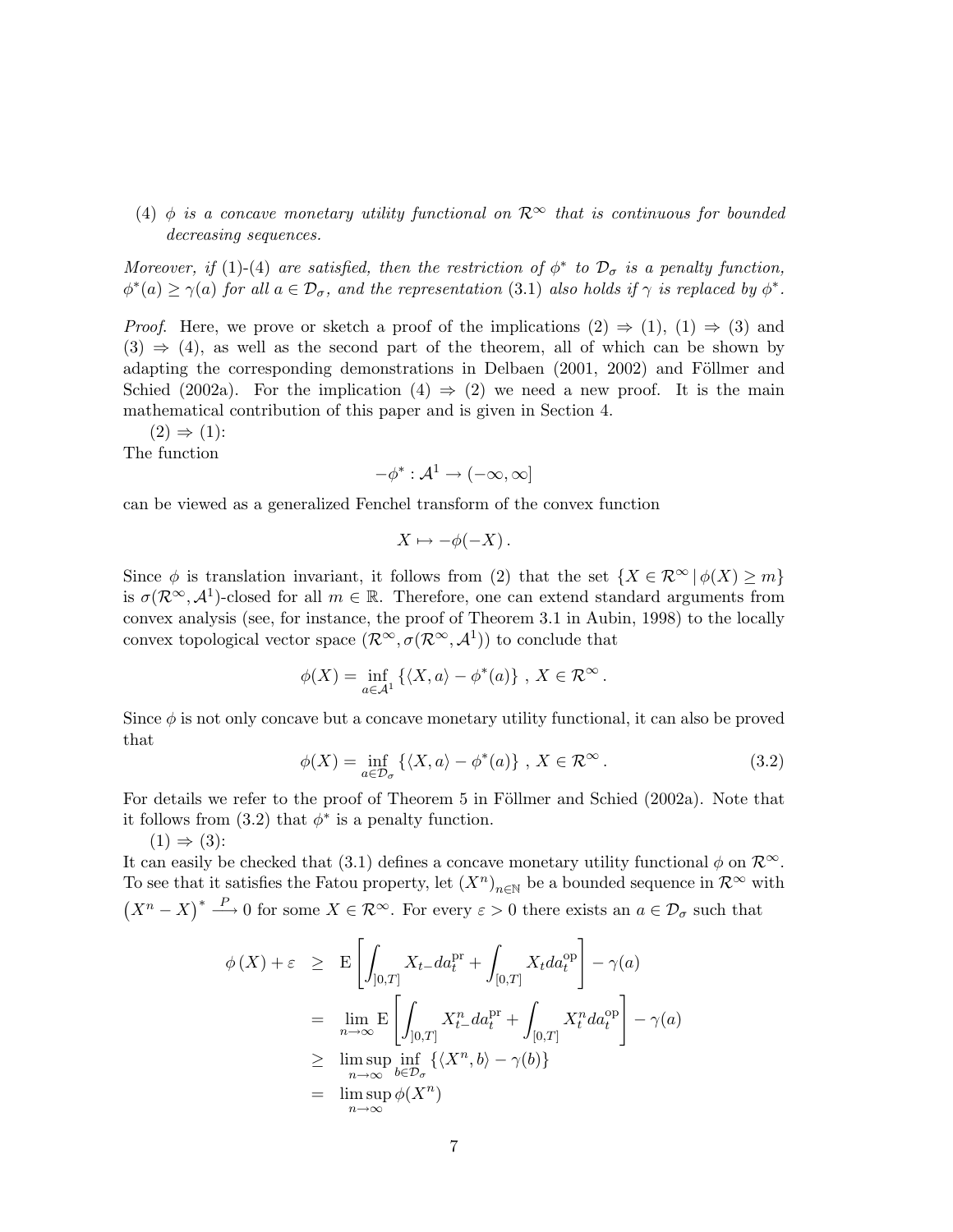(the first equality follows from Lebesgue's dominated convergence theorem). Hence, we have  $\limsup_{n\to\infty}\phi(X^n)\leq\phi(X)$ , and (3) is proved.

$$
(3) \Rightarrow (4)
$$
:

Let  $(X^n)_{n\geq 1}$  be a decreasing sequence in  $(\mathcal{R}^{\infty})$  such that  $(X^n - X)^* \stackrel{P}{\to} 0$  for some  $X \in \mathcal{R}^{\infty}$ . If (3) is satisfied, then  $\limsup_{n\to\infty}\phi(X^n)\leq \phi(X)$ , which, by monotonicity (property (2) of Definition 2.2') of  $\phi$ , implies that  $\lim_{n\to\infty}\phi(X^n)=\phi(X)$ . Hence, (4) holds as well.

It remains to be shown that if  $\phi$  is a concave monetary utility functional on  $\mathcal{R}^{\infty}$  that can be represented in the form (3.1) for a penalty function  $\gamma : \mathcal{D}_{\sigma} \to [-\infty, \infty)$ , then  $\phi^*(a) \geq \gamma(a)$ , for all  $a \in \mathcal{D}_{\sigma}$ . Note that (3.1) implies that

$$
\gamma(a) \leq \langle X, a \rangle - \phi(X) \,,
$$

for all  $X \in \mathcal{R}^{\infty}$  and  $a \in \mathcal{D}_{\sigma}$ . Hence,  $\gamma(a) \leq \phi^*(a)$ , for all  $a \in \mathcal{D}_{\sigma}$ .

**Remark 3.4** In the proof of the implication  $(4) \Rightarrow (2)$  given in Section 4 below, we will not need that  $\phi$  satisfies property (3) of Definition 2.2', and it can be shown that besides the set  $\mathcal{C} := \{X \in \mathcal{R}^{\infty} \mid \phi(X) \geq 0\}$ , also all the sets  $\{X \in \mathcal{R}^{\infty} \mid \phi(X) \geq m\}$ ,  $m \in \mathbb{R}$  are  $\sigma(\mathcal{R}^{\infty}, \mathcal{A}^{1})$ -closed. From this it can be deduced as in the proof of Theorem 3.1 in Aubin (1998) that every mapping  $\phi : \mathcal{R}^{\infty} \to \mathbb{R}$  satisfying the properties (1) and (2) of Definition 2.2' that is continuous for bounded decreasing sequences can be represented as follows:

$$
\phi(X) = \inf_{a \in \mathcal{A}^1} \left\{ \langle X, a \rangle - \phi^*(a) \right\}, \ X \in \mathcal{R}^{\infty}.
$$

Corollary 3.5 The following are equivalent:

(1)  $\phi$  is a mapping defined on  $\mathcal{R}^{\infty}$  that can be represented as

$$
\phi(X) = \inf_{a \in \mathcal{Q}_{\sigma}} \langle X, a \rangle, X \in \mathcal{R}^{\infty},
$$
\n(3.3)

for a non-empty set  $\mathcal{Q}_{\sigma} \subset \mathcal{D}_{\sigma}$ .

- (2)  $\phi$  is a coherent utility functional on  $\mathcal{R}^{\infty}$  whose acceptance set  $\mathcal{C} := \{ X \in \mathcal{R}^{\infty} \mid \phi(X) \geq 0 \}$  is  $\sigma(\mathcal{R}^{\infty}, \mathcal{A}^1)$ -closed.
- (3)  $\phi$  is a coherent utility functional on  $\mathcal{R}^{\infty}$  that satisfies the Fatou property.
- (4)  $\phi$  is a coherent utility functional on  $\mathcal{R}^{\infty}$  that is continuous for bounded decreasing sequences.

*Proof.* It can easily be verified that  $(1)$  implies  $(3)$ . That  $(2)$ ,  $(3)$  and  $(4)$  are equivalent follows directly from Theorem 3.3. Finally, if one of the properties (2), (3) or (4) holds, then it follows from Theorem 3.3 that for all  $X \in \mathcal{R}^{\infty}$ ,

$$
\phi(X) = \inf_{a \in \mathcal{D}_{\sigma}} \left\{ \langle X, a \rangle - \phi^*(a) \right\}. \tag{3.4}
$$

Since  $\phi$  is positively homogenous (property (4) of Definition 2.2'), the conjugate function  $\phi^*$  takes only the values 0 and  $-\infty$ . Thus, the representation (3.4) can be written in the form (3.3) for  $\mathcal{Q}_{\sigma} := \{a \in \mathcal{D}_{\sigma} | \phi^*(a) = 0\}.$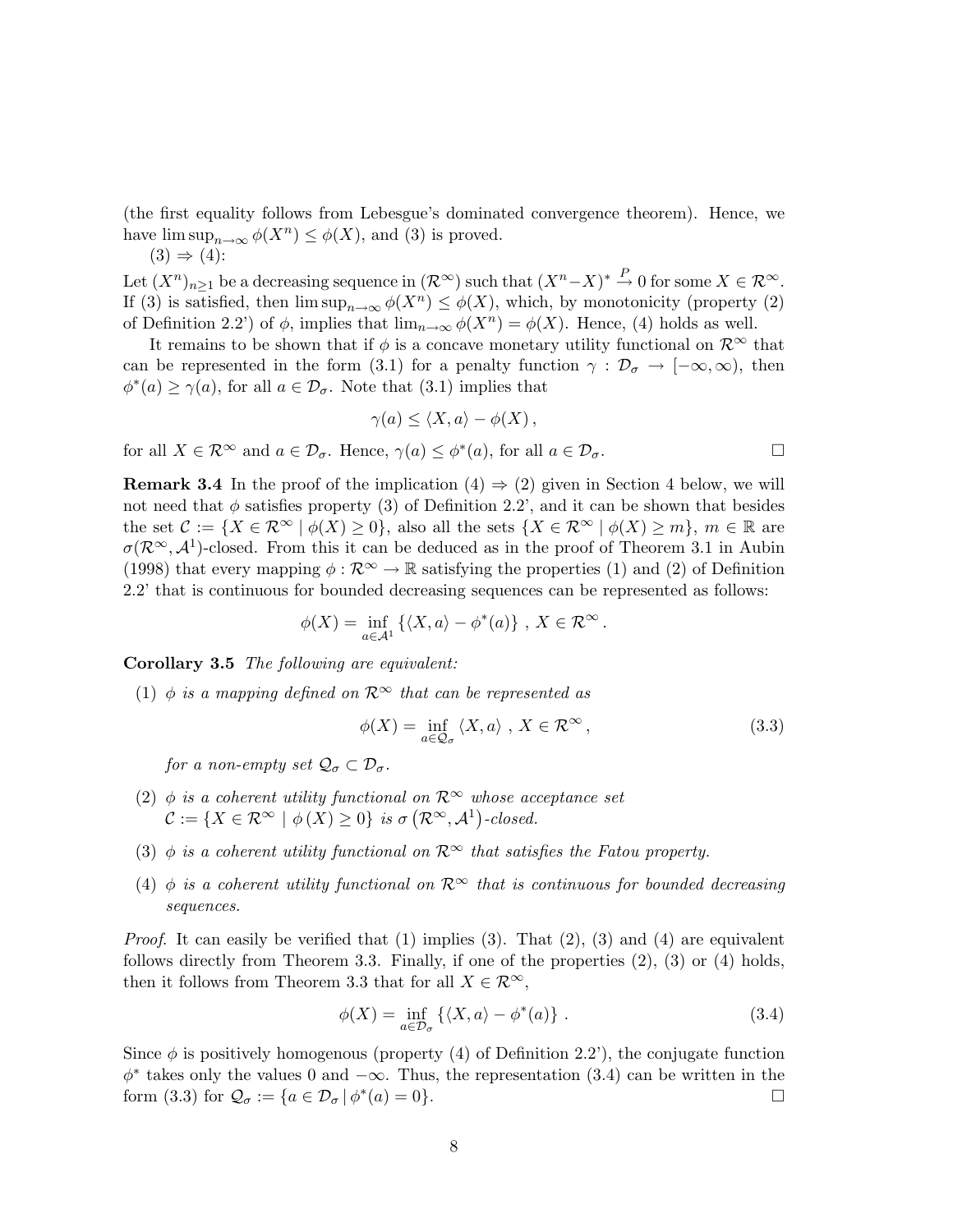**Remark 3.6** Let  $\phi$  be a coherent utility functional on  $\mathcal{R}^{\infty}$  that has a representation of the form (3.3) for a non-empty subset  $\mathcal{Q}_{\sigma} \subset \mathcal{D}_{\sigma}$ . Then, the  $\sigma(\mathcal{A}^1, \mathcal{R}^{\infty})$ -closure  $\overline{\text{conv} \mathcal{Q}_{\sigma}}$  of the convex hull of  $\mathcal{Q}_{\sigma}$  induces the same coherent utility functional  $\phi$ .

**Remark 3.7** The set  $\mathcal{D}_{\sigma}$  is contained in the set

$$
\hat{\mathcal{D}}_{\sigma} := \left\{ a : [0, T] \times \Omega \to \mathbb{R}^2 \; \begin{array}{l} \left| \begin{array}{l} a = (a^{\textrm{I}}, a^{\textrm{r}}) \\ a^{\textrm{I}}, a^{\textrm{r}} \; \textrm{measurable, right-continuous, increasing} \\ a^{\textrm{I}}_0 = 0 \; , \; a^{\textrm{r}}_0 \geq 0 \\ a^{\textrm{r}} \; \textrm{purely discontinuous} \\ \textrm{E} \left[ a^{\textrm{I}}_T + a^{\textrm{r}}_T \right] = 1 \end{array} \right. \end{array} \right\} \, .
$$

As in (2.2), we set for all  $X \in \mathcal{R}^{\infty}$  and  $a \in \hat{\mathcal{D}}_{\sigma}$ ,

$$
\langle X, a \rangle := \mathbf{E}\left[\int_{]0,T]} X_{t-} da_t^1 + \int_{[0,T]} X_t da_t^r\right].
$$

For every  $a \in \hat{\mathcal{D}}_{\sigma}$ , there exists a unique  $\Pi^* a \in \mathcal{D}_{\sigma}$  such that for all  $X \in \mathcal{R}^{\infty}$ ,

$$
\langle X, a \rangle = \langle X, \Pi^* a \rangle . \tag{3.5}
$$

Indeed, denote for each  $a \in \hat{\mathcal{D}}_{\sigma}$  by  $\tilde{a}^{1}$  the dual predictable projection of  $a^{1}$  and by  $\tilde{a}^{r}$  the dual optional projection of a<sup>r</sup>. Then,  $\tilde{a} = (\tilde{a}^l, \tilde{a}^r)$  is in the set  $\tilde{\mathcal{A}}^1$  introduced in Remark 2.1 and for all  $X \in \mathcal{R}^{\infty}$ ,

$$
\langle X, a \rangle = \langle X, \tilde{a} \rangle \ .
$$

Hence, it follows from what we have shown in Remark 2.1 that there exists a unique  $\Pi^*a \in \mathcal{D}_{\sigma}$  that satisfies (3.5).

For a function  $\hat{\gamma} : \hat{\mathcal{D}}_{\sigma} \to [-\infty, \infty)$  that satisfies

$$
-\infty < \sup_{a \in \hat{\mathcal{D}}_{\sigma}} \hat{\gamma}(a) < \infty \,,
$$

the mapping  $\gamma : \mathcal{D}_{\sigma} \to [-\infty, \infty)$  given by

$$
\gamma(a) := \sup \{ \hat{\gamma}(\hat{a}) \, | \, \Pi^* \hat{a} = a \},
$$

is a penalty function and for all  $X \in \mathcal{R}^{\infty}$ ,

$$
\phi(X) := \inf_{\hat{a} \in \hat{\mathcal{D}}_{\sigma}} \{ \langle X, \hat{a} \rangle - \hat{\gamma}(\hat{a}) \} = \inf_{a \in \mathcal{D}_{\sigma}} \{ \langle X, a \rangle - \gamma(a) \},
$$

which shows that  $\phi$  is a concave monetary utility functional on  $\mathcal{R}^{\infty}$  that satisfies the Fatou property.

If  $\hat{\mathcal{Q}}_{\sigma}$  is a non-empty subset of  $\hat{\mathcal{D}}_{\sigma}$ , then for all  $X \in \mathcal{R}^{\infty}$ ,

$$
\phi(X) := \inf_{\hat{a} \in \hat{\mathcal{Q}}_{\sigma}} \langle X, \hat{a} \rangle = \inf_{a \in \Pi^* \hat{\mathcal{Q}}_{\sigma}} \langle X, a \rangle ,
$$

and therefore,  $\phi$  is a coherent utility functional on  $\mathcal{R}^{\infty}$  that satisfies the Fatou property.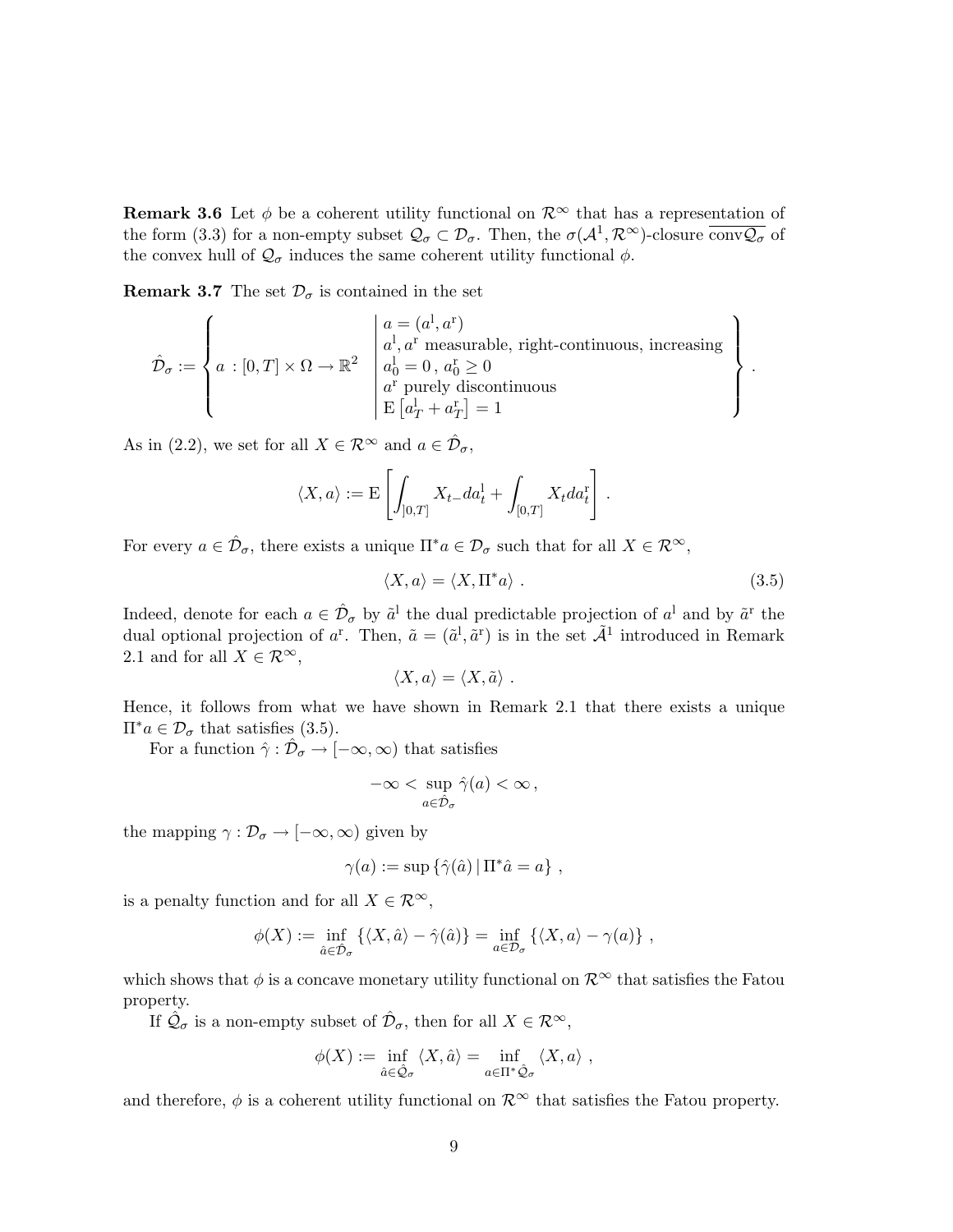We finish this section by discussing a variant of Theorem 3.3 and giving some reasons why we stated Theorem 3.3 as we did.

First note that it follows from (2.3) that for all  $p, q \in [0, \infty]$  such that  $p^{-1} + q^{-1} = 1$ , every element  $a \in \mathcal{A}^q$  induces a continuous linear functional on the space  $\mathcal{R}^p$ . By Theorem VII.65 on page 254 of Dellacherie and Meyer (1982) and Variant (a) of Theorem VII.2 on page 189 of Dellacherie and Meyer (1982), for  $1 < p < \infty$ , the Banach space  $\mathcal{A}^q$  can be identified with the dual  $(\mathcal{R}^p)'$  of  $\mathcal{R}^p$ . On the other hand, the fact that  $(L^{\infty})'$  can be embedded into  $(\mathcal{R}^{\infty})'$ , shows that  $(\mathcal{R}^{\infty})'$  contains functionals that are not sigma-additive. Hence,  $\mathcal{A}^1$  corresponds to a strict subspace of  $(\mathcal{R}^{\infty})'$ . It follows from Theorem VII.67 on page 255 of Dellacherie and Meyer (1982) (see also Variant (a) of Theorem VII.2 on page 189 of Dellacherie and Meyer, 1982) that if the filtration  $(\mathcal{F}_t)_{t\in[0,T]}$  is constant over time, then  $\mathcal{A}^{\infty} = (\mathcal{R}^1)'$ . However, if the filtration is not constant over time, then  $\mathcal{A}^{\infty}$  is smaller than  $(\mathcal{R}^1)'$ .

**Proposition 3.8** Consider  $a p \in [1, \infty]$  and let  $\phi$  be a mapping from  $\mathcal{R}^p$  to  $\mathbb R$  that satisfies the properties (1), (2) and (3) of Definition 2.2' for all  $X, Y \in \mathbb{R}^p$ ,  $\lambda \in [0,1]$  and  $m \in \mathbb{R}$ . Then  $\phi$  can be represented as

$$
\phi(X) = \inf_{a \in \mathcal{D}^p} \left\{ \langle X, a \rangle - \gamma(a) \right\}, \quad X \in \mathcal{R}^p, \tag{3.6}
$$

where

$$
\mathcal{D}^p := \left\{ a \in (\mathcal{R}^p)'_+ \mid \langle 1, a \rangle = 1 \right\}
$$

and  $\gamma : \mathcal{D}^p \to [-\infty, \infty)$  such that

$$
-\infty < \sup_{a \in \mathcal{D}^p} \gamma(a) < \infty \, .
$$

**Remark 3.9** Note that for  $p \in (1,\infty)$ , the set  $\mathcal{D}^p$  can be identified with  $\mathcal{D}_{\sigma} \cap \mathcal{A}^q$ , where  $rac{1}{p} + \frac{1}{q}$  $\frac{1}{q} = 1.$ 

Before we prove Proposition 3.8, we shortly explain why our main result, Theorem 3.3, is about concave monetary utility functionals on  $\mathcal{R}^{\infty}$  that satisfy the Fatou property or are continuous for bounded decreasing sequences. There are two reasons why of all the spaces  $\mathcal{R}^p$ ,  $p \in [1,\infty]$ , Theorem 3.3 deals only with  $\mathcal{R}^{\infty}$ . First, in real risk management situations it is often not clear what probability to assign to possible future events, and a whole set of different probability measures is taken into consideration. The space  $\mathcal{R}^{\infty}$  (as well as  $\mathcal{R}^0$ ) is the same for all these measures as long as they are equivalent. This is not true for the spaces  $\mathcal{R}^p$ ,  $p \in [1,\infty)$ . Secondly, a representation result of the form (3.6) for  $p \in [1,\infty)$  is of minor importance because of the following: Since a coherent or convex monetary risk measure is meant to give the amount of cash that has to be added to a financial position to make it acceptable (see Artzner et al., 1999; Delbaen, 2001, 2002; Föllmer and Schied, 2002a, b, c), it is natural to require such a measure on  $\mathcal{R}^{\infty}$  to be realvalued. On the other hand, it will be shown in a forthcoming paper that for an interesting theory of coherent and convex monetary risk measures on  $\mathcal{R}^0$ , one has to allow them to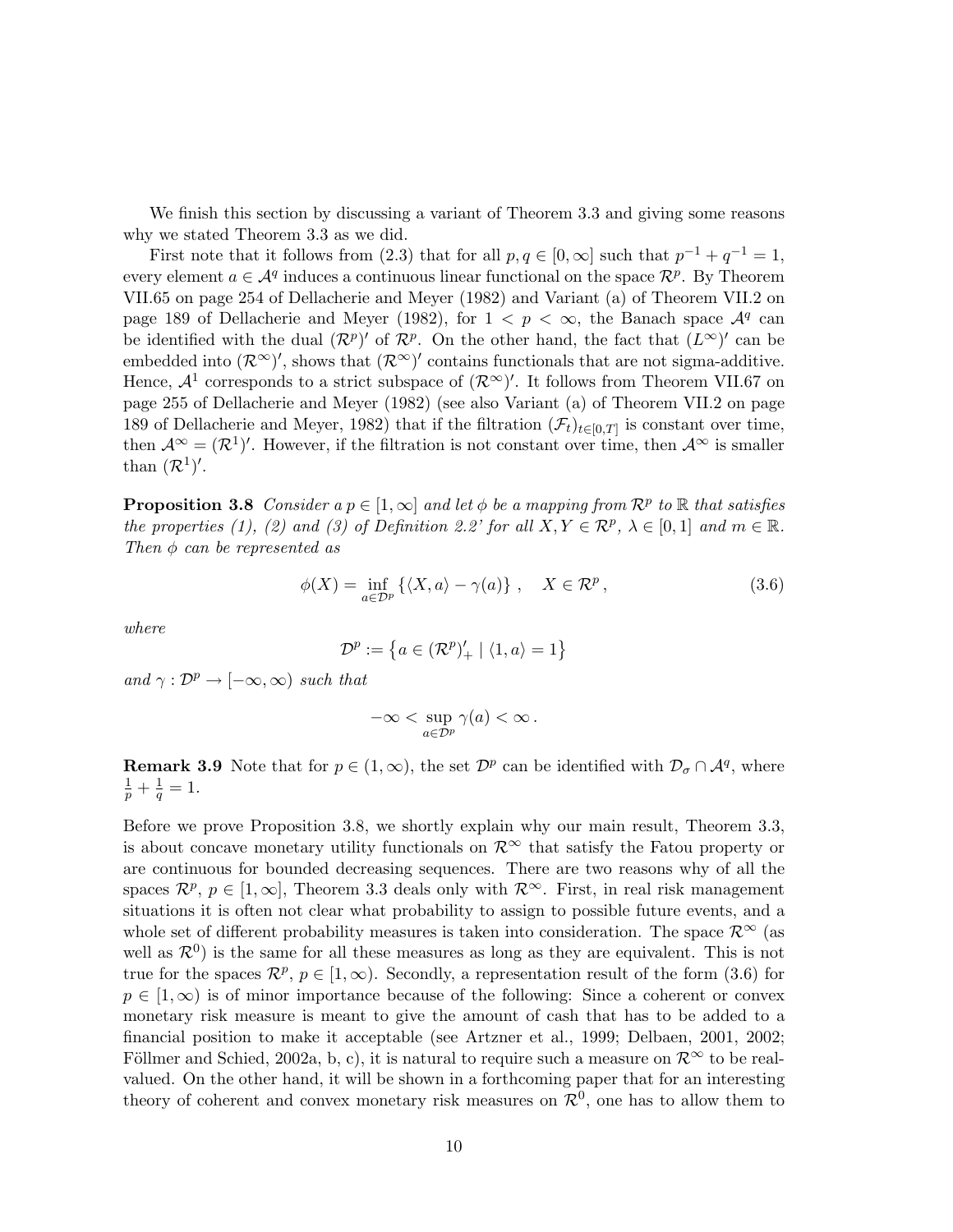take values in  $(-\infty, \infty]$  (equivalently, coherent and concave monetary utility functionals should be allowed to take values in  $[-\infty,\infty)$ . So, if one restricts oneself to real-valued coherent or convex monetary risk measures on  $\mathcal{R}^p$  for some  $p \in [1,\infty)$ , one might miss interesting examples of coherent and convex monetary risk measures on  $\mathcal{R}^{\infty}$  that can be extended to  $\mathcal{R}^0$  but are equal to  $\infty$  for certain  $X \in \mathcal{R}^p$ .

Proposition 3.8 also states that every concave monetary utility functional on  $\mathcal{R}^{\infty}$  has a representation in terms of  $\mathcal{D}^{\infty} \subset (\mathcal{R}^{\infty})'$ . However, not all elements of the dual  $(\mathcal{R}^{\infty})'$  of  $\mathcal{R}^{\infty}$  have a nice representation. Theorem 3.3 characterizes those concave monetary utility functionals on  $\mathcal{R}^{\infty}$  that can be represented with elements of the "nicer" space  $\mathcal{A}^1$ . Note that it is in general not easy to check whether the acceptance set of a concave monetary utility functional on  $\mathcal{R}^{\infty}$  is  $\sigma(\mathcal{R}^{\infty}, \mathcal{A}^1)$ -closed, nor has this property a direct economic interpretation. The Fatou property and continuity for bounded decreasing sequences on the other hand, are very intuitive conditions and can in many cases easily be verified.

In the following proof we associate to a concave monetary utility functional on  $\mathcal{R}^p$  a coherent utility functional that is defined on  $\mathcal{R}^p \times \mathbb{R}$ . This allows us to use properties of coherent utility functionals to conclude something for a concave monetary utility functional.

Proof of Proposition 3.8. It is enough to show that the acceptance set

$$
\mathcal{C} := \{ X \in \mathcal{R}^p \mid \phi(X) \ge 0 \} \quad \text{is norm-closed in} \quad \mathcal{R}^p. \tag{3.7}
$$

Then the proposition follows from the arguments in the proof of Theorem 5 of Föllmer and Schied (2002a).

For  $p = \infty$ , (3.7) follows directly from (2.4). For  $p \in [1,\infty)$ , we show (3.7) by a homogenization argument. Since  $\phi$  is translation invariant, C is norm-closed in  $\mathcal{R}^p$  if and only if o

$$
\tilde{\mathcal{C}} := \left\{ X \in \mathcal{R}^p \mid \tilde{\phi}(X) \ge 0 \right\},\
$$

is so, where  $\tilde{\phi}(X) := \phi(X) - \phi(0)$ , for all  $X \in \mathcal{R}^p$ . Consider the convex cone

$$
\hat{\mathcal{C}} := \bigcup_{\lambda > 0} \{ (\lambda X, \lambda) \, | \, X \in \tilde{\mathcal{C}} \} \cup \{ (X, 0) \, | \, X \in 0^+ \tilde{\mathcal{C}} \},
$$

where

$$
0^+\tilde{\mathcal{C}} := \left\{ X \in \tilde{\mathcal{C}} \mid \lambda X \in \tilde{\mathcal{C}} \text{ for all } \lambda \ge 0 \right\}.
$$

It can easily be checked that the function

$$
\hat{\phi}(X,x) := \sup \left\{ \alpha \in \mathbb{R} \, | \, (X,x) - (\alpha, \alpha) \in \hat{\mathcal{C}} \right\}, \quad X \in \mathcal{R}^p, \, x \in \mathbb{R},
$$

is real-valued and satisfies the following properties:

- (1)  $\hat{\phi}(X+Y,x+y) \ge \hat{\phi}(X,x) + \hat{\phi}(Y,y)$  for all  $(X,x), (Y,y) \in \mathcal{R}^p \times \mathbb{R}$
- (2)  $(X, x) \ge 0$  implies  $\hat{\phi}(X, x) \ge 0$
- (3)  $\phi(X+m, x+m) = \phi(X,x) + m$  for all  $(X,x) \in \mathcal{R}^p \times \mathbb{R}$  and  $m \in \mathbb{R}$
- (4)  $\hat{\phi}(\lambda(X, x)) = \lambda \hat{\phi}(X, x)$  for all  $(X, x) \in \mathcal{R}^p \times \mathbb{R}$  and  $\lambda \geq 0$ .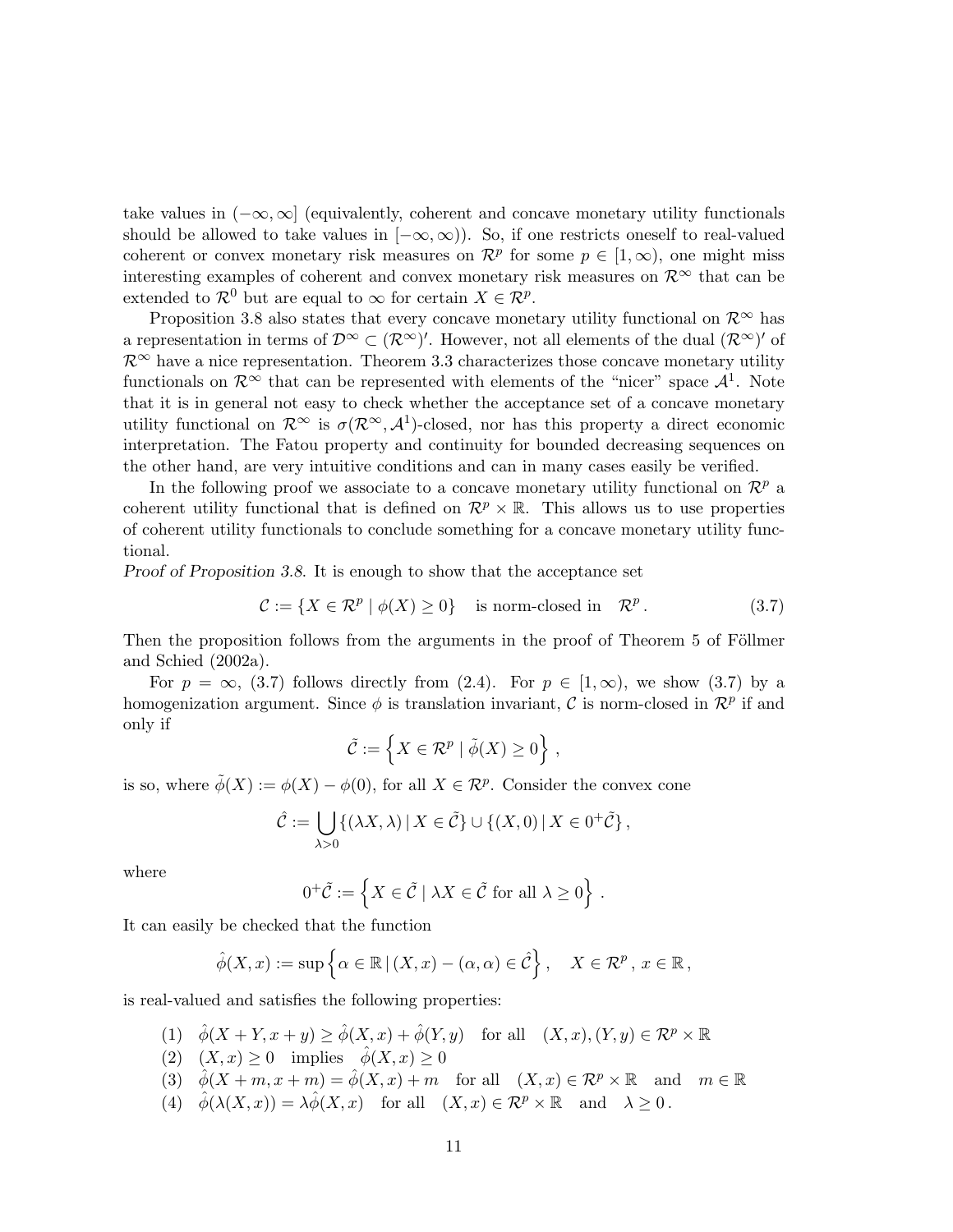In the next step we show that

$$
\hat{\mathcal{C}} = \{ (X, x) \in \mathcal{R}^p \times \mathbb{R} \mid \hat{\phi}(X, x) \ge 0 \}.
$$

The inclusion "⊂" follows directly from the definition of  $\hat{\phi}$ . To show the other inclusion, it is enough to prove that

$$
\hat{\phi}(X, x) < 0 \quad \text{for all} \quad (X, x) \notin \hat{\mathcal{C}}\,. \tag{3.8}
$$

If  $x < 0$ , this is obvious. If  $(X, x) \notin \hat{\mathcal{C}}$  and  $x = 0$ , then  $X \notin 0^+ \tilde{\mathcal{C}}$ , and we show  $(3.8)$  by contradiction. So assume that  $\hat{\phi}(X, 0) \geq 0$ . Then,

$$
\frac{1}{\beta}(X+\beta)\in\tilde{\mathcal{C}}
$$

for all  $\beta > 0$ , and therefore also

$$
\frac{\lambda}{\beta}X + \lambda \in \tilde{\mathcal{C}}
$$

for all  $\beta > 0$  and  $\lambda \in [0, 1]$ . This implies that  $X \in 0^+\tilde{C}$ , which is a contradiction. Hence,  $\hat{\phi}(X,0) < 0$ . To prove (3.8) for a  $(X,x) \notin \hat{\mathcal{C}}$  with  $x > 0$ , note that for all  $Y, Z \in \mathcal{R}^p$ , the function  $\lambda \mapsto \tilde{\phi}(\lambda Y + (1 - \lambda)Z)$  is concave and therefore also continuous. Hence, the set

$$
\left\{\lambda \in [0,1] \mid \lambda Y + (1-\lambda)Z \in \tilde{\mathcal{C}}\right\} = \left\{\lambda \in [0,1] \mid \tilde{\phi}\left(\lambda Y + (1-\lambda)Z\right) \ge 0\right\}
$$

is closed in [0, 1]. This implies that also the set

$$
\left\{\lambda \in [0,1] \mid \lambda(1,1) + (1-\lambda)(X,x) \in \hat{\mathcal{C}}\right\} = \left\{\lambda \in [0,1] \mid \frac{\lambda + (1-\lambda)x\frac{X}{x}}{\lambda + (1-\lambda)x} \in \tilde{\mathcal{C}}\right\}
$$

is closed in [0, 1]. Therefore, there exists a  $\lambda > 0$  such that  $\lambda(1,1) + (1 - \lambda)(X, x) \notin \hat{\mathcal{C}}$ . Hence,  $\hat{\phi}(\lambda(1,1) + (1-\lambda)(X,x)) \leq 0$ , and by the properties (3) and (4),

$$
\hat{\phi}(X,x) \le \frac{-\lambda}{1-\lambda} < 0 \, .
$$

Now, let  $(f_i)_{i\in I}$  be the family of all linear functions  $f_i: \mathcal{R}^p \times \mathbb{R} \to \mathbb{R}$  such that

$$
\hat{\phi}(X, x) \le f_i(X, x)
$$
 for all  $(X, x) \in \mathcal{R}^p \times \mathbb{R}$ .

It follows from the Hahn-Banach theorem in its standard form that

$$
\hat{\phi}(X,x) = \inf_{i \in I} f_i(X,x) . \tag{3.9}
$$

In particular, all  $f_i$ ,  $i \in I$ , are positive. It then follows from a classical result of Namioka (1957), that the  $f_i, i \in I$ , are continuous with respect to the norm  $|| \cdot ||_{\mathcal{R}^p} + ||$ . This implies that

$$
\hat{\mathcal{C}} = \{(X, x) \in \mathcal{R}^p \times \mathbb{R} \mid \hat{\phi}(X, x) \ge 0\} = \bigcap_{i \in I} \{(X, x) \in \mathcal{R}^p \times \mathbb{R} \mid f_i(X, x) \ge 0\}
$$

is  $(|| \cdot ||_{\mathcal{R}^p} + | \cdot ||)$ -closed. Therefore,

$$
\tilde{\mathcal{C}} \times \{1\} = \hat{\mathcal{C}} \cap (\mathcal{R}^p \times \{1\})
$$

is  $(|| \cdot ||_{\mathcal{R}^p} + | \cdot ||)$ -closed, which shows that  $\tilde{C}$  is  $|| \cdot ||_{\mathcal{R}^p}$ -closed.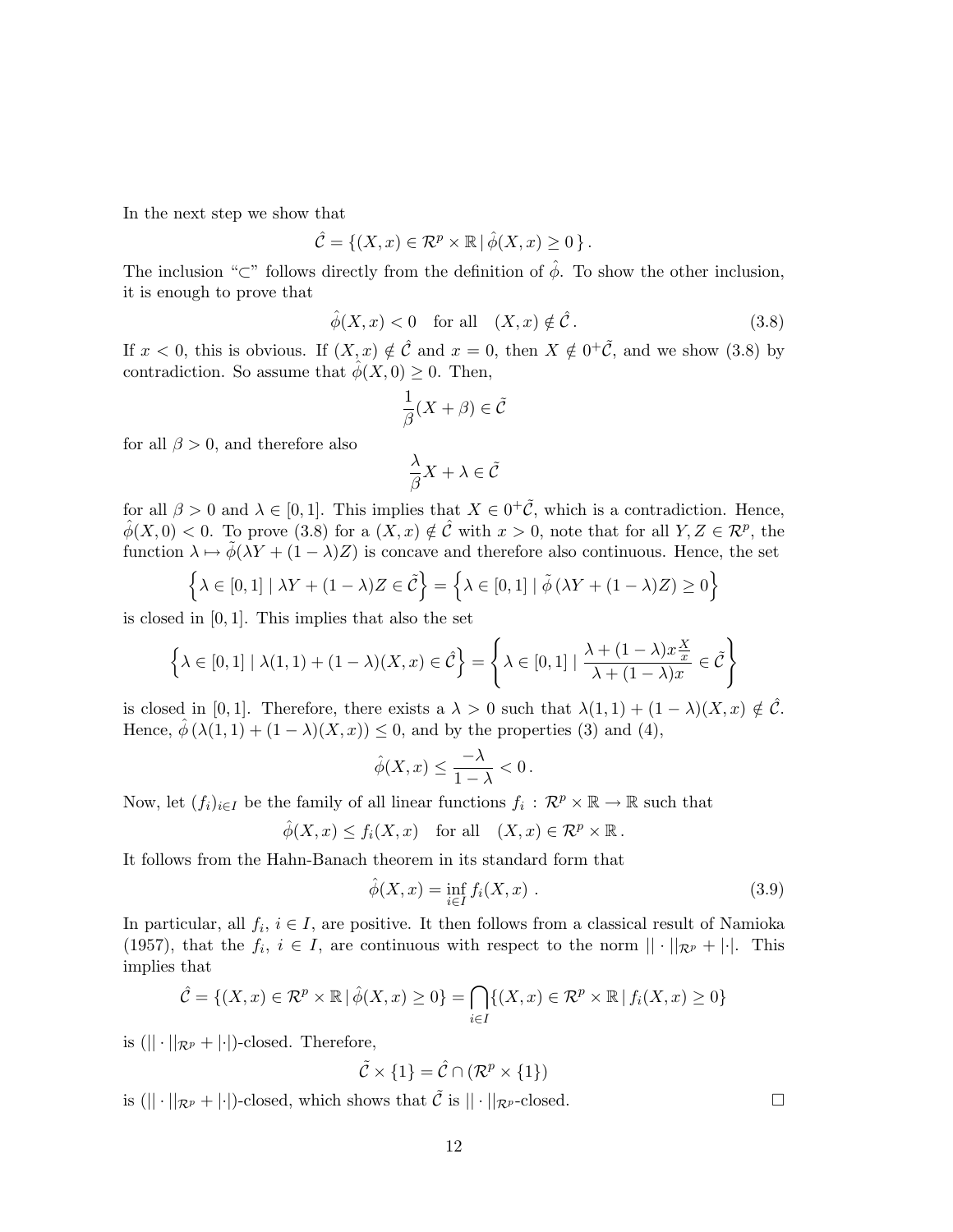## 4 Proof of  $(4) \Rightarrow (2)$  in Theorem 3.3

To proof the implication  $(4) \Rightarrow (2)$ , we do not need  $\phi$  to satisfy property  $(3)$  of Definition 2.2'. We call a mapping  $\phi : \mathcal{R}^{\infty} \to \mathbb{R}$  that satisfies the properties (1) and (2) of Definition 2.2' a concave utility functional on  $\mathcal{R}^{\infty}$ . In particular, a concave utility functional on  $L^{\infty}$ is a concave, increasing function  $\tilde{\phi}: L^{\infty} \to \mathbb{R}$ . We say that a concave utility functional  $\tilde{\phi}$ on  $L^{\infty}$  has the Fatou property if

$$
\limsup_{n \to \infty} \tilde{\phi}(X^n) \le \tilde{\phi}(X),\tag{4.1}
$$

for all bounded sequences  $(X^n)_{n\geq 1} \subset L^{\infty}$  and  $X \in L^{\infty}$  such that  $X^n \stackrel{P}{\to} X$ . A mapping  $\tilde{\phi}: L^{\infty} \to \mathbb{R}$  is continuous for bounded decreasing sequences if

$$
\lim_{n\to\infty}\tilde{\phi}(X^n)=\tilde{\phi}(X) ,
$$

for every decreasing sequence  $(X^n)_{n\geq 1} \subset \mathcal{R}^\infty$  and  $X \in \mathcal{R}^\infty$  such that  $X^n \stackrel{P}{\to} X$ . Note that, written in terms of the risk measure  $\tilde{\rho} = -\ddot{\phi}$  corresponding to a concave utility functional  $\phi$  on  $L^{\infty}$ , the Fatou property reads as follows:

$$
\liminf_{n\to\infty}\tilde{\rho}\left(X^n\right)\geq\tilde{\rho}\left(X\right)
$$

for every bounded sequence  $(X^n)_{n\geq 1} \subset L^{\infty}$  and  $X \in L^{\infty}$  such that  $X^n \stackrel{P}{\to} X$ . However, in this section, when we speak of the Fatou property for general functions  $\phi: L^{\infty} \to \mathbb{R}$ , we always mean the version (4.1).

We need the following two lemmas. They are part of the statement of Theorem 3.2 in Delbaen (2002). To make clear why these lemmas cannot immediately be generalized to the framework of continuous-time stochastic processes, we provide detailed proofs.

**Lemma 4.1** Let  $\tilde{\phi}$  be an increasing function from  $L^{\infty}$  to  $\mathbb{R}$  that is continuous for bounded decreasing sequences. Then it also satisfies the Fatou property.

*Proof.* Assume that  $\tilde{\phi}$  is continuous for bounded decreasing sequences, but there exists a bounded sequence  $(X^n)_{n\geq 1}$  in  $L^{\infty}$  and an  $X \in L^{\infty}$  such that  $X^n \stackrel{P}{\to} X$  and

$$
\limsup_{n\to\infty}\tilde{\phi}(X^n) > \tilde{\phi}(X).
$$

Then, there exists a subsequence  $(X^{n_j})_{j\geq 1}$  such that  $X^{n_j} \to X$  almost surely, and

$$
\limsup_{j \to \infty} \tilde{\phi}(X^{n_j}) > \tilde{\phi}(X). \tag{4.2}
$$

The sequence

$$
Y^j := \sup_{m \ge j} (X^{n_m} \vee X), \, j \ge 1,
$$

is decreasing and converges to X almost surely. Therefore,  $\lim_{j\to\infty} \tilde{\phi}(Y^j) = \tilde{\phi}(X)$ . On the other hand,  $\lim_{j\to\infty}\tilde{\phi}(Y^j) \geq \limsup_{j\to\infty}\tilde{\phi}(X^{n_j})$ . This contradicts (4.2), and therefore  $\limsup_{n\geq 1} \tilde{\phi}(X^n) \leq \tilde{\phi}(X)$ , which proves the lemma.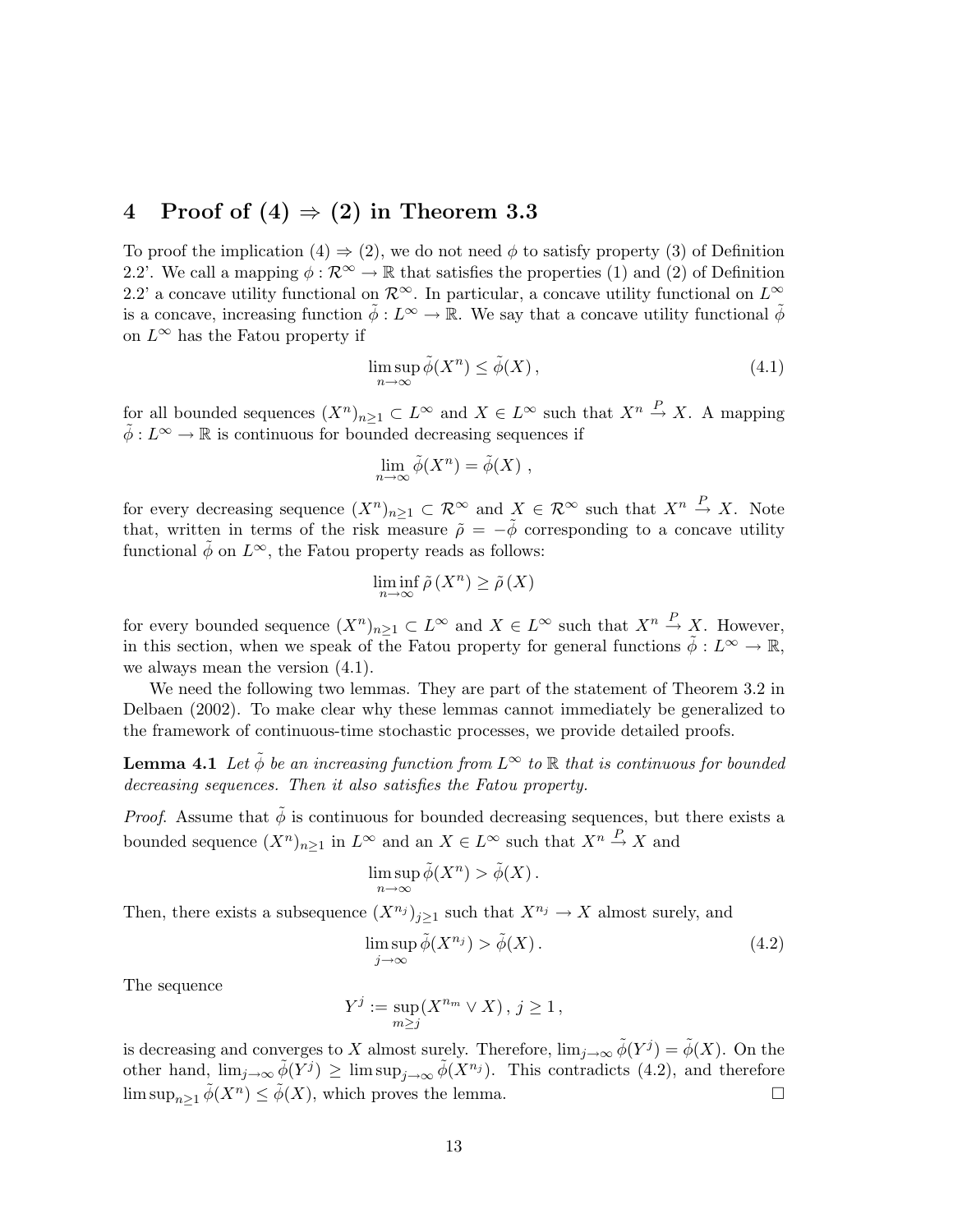**Lemma 4.2** Let  $\tilde{\phi}$  be a concave mapping from  $L^{\infty}$  to  $\mathbb{R}$  that satisfies the Fatou property. Then the set  $\overline{a}$ o

$$
\tilde{\mathcal{C}} := \left\{ X \in L^{\infty} \, \middle| \, \tilde{\phi}(X) \ge 0 \right\}
$$

is  $\sigma(L^{\infty}, L^{1})$ -closed.

Proof. The key ingredient of this proof is the following result, which follows immediately from the Krein–Smulian theorem (Theorem 5 in Krein and Smulian, 1940):

> A convex set G in the dual E' of a Banach space E is  $\sigma(E', E)$ -closed if and only if for all  $m > 0$ , the set  $G \cap \{x \in E' \mid ||x||_{E'} \leq m\}$  is  $\sigma(E', E)$ -closed. (4.3)

Clearly, the set  $\tilde{\mathcal{C}}$  is convex. Hence, by (4.3), it is enough to show that for every  $m > 0$ , the convex set

$$
\tilde{\mathcal{C}}_m := \tilde{\mathcal{C}} \cap \{ X \in L^{\infty} \mid ||X||_{\infty} \le m \} \text{ is } \sigma(L^{\infty}, L^{1}) \text{-closed}. \tag{4.4}
$$

Let  $(X^n)_{n\geq 1}$  be a sequence in  $\tilde{\mathcal{C}}_m$  and  $X \in L^1$  such that  $||X^n - X||_{L^1} \to 0$ . It can easily be checked that  $||X||_{\infty} \leq m$ . Since  $\tilde{\phi}$  satisfies the Fatou property,

$$
\tilde{\phi}(X) \ge \limsup_{n \to \infty} \tilde{\phi}(X^n) \ge 0,
$$

which shows that  $X \in \tilde{\mathcal{C}}_m$ . Hence,  $\tilde{\mathcal{C}}_m$  is a norm-closed subset of  $L^1$ . It follows from Theorem 3.12 of Rudin (1973) that it is also a  $\sigma(L^1, L^{\infty})$ -closed subset of  $L^1$ . This implies that it is a  $\sigma(L^{\infty}, L^{1})$ -closed subset of  $L^{\infty}$ , and the proof is complete.

Remark 4.3 Together, Lemma 4.1 and Lemma 4.2 imply that for a concave utility functional  $\phi$  on  $L^{\infty}$  that is continuous for bounded decreasing sequences, the set

$$
\tilde{\mathcal{C}} := \left\{ X \in L^{\infty} \, \Big| \, \tilde{\phi}(X) \ge 0 \right\}
$$

is  $\sigma(L^{\infty}, L^{1})$ -closed. The proof of Lemma 4.1 cannot be generalized to concave utility functionals on  $\mathcal{R}^{\infty}$  because for a sequence  $(X^n)_{n\geq 1}$  of bounded càdlàg processes the supremum process  $Y := \sup_{n>1} X^n$  does not need to be càdlàg. The reason why the proof of Lemma 4.2 cannot be generalized to concave utility functionals on  $\mathcal{R}^{\infty}$  is that  $\mathcal{R}^{\infty}$  is not the dual of a metrizable locally convex topological vector space, and therefore, nor the Krein–Smulian theorem nor the slightly more general Banach-Dieudonné theorem (see Theorem 2 on page 159 of Grothendieck, 1973) can be applied. In fact, it can be shown with standard arguments from functional analysis that  $\mathcal{R}^{\infty}$  cannot even be isomorphic to a complemented subspace of the dual of a metrizable locally convex topological vector space. But this is beyond the scope of this paper.

Besides the Lemmas 4.1 and 4.2 we also need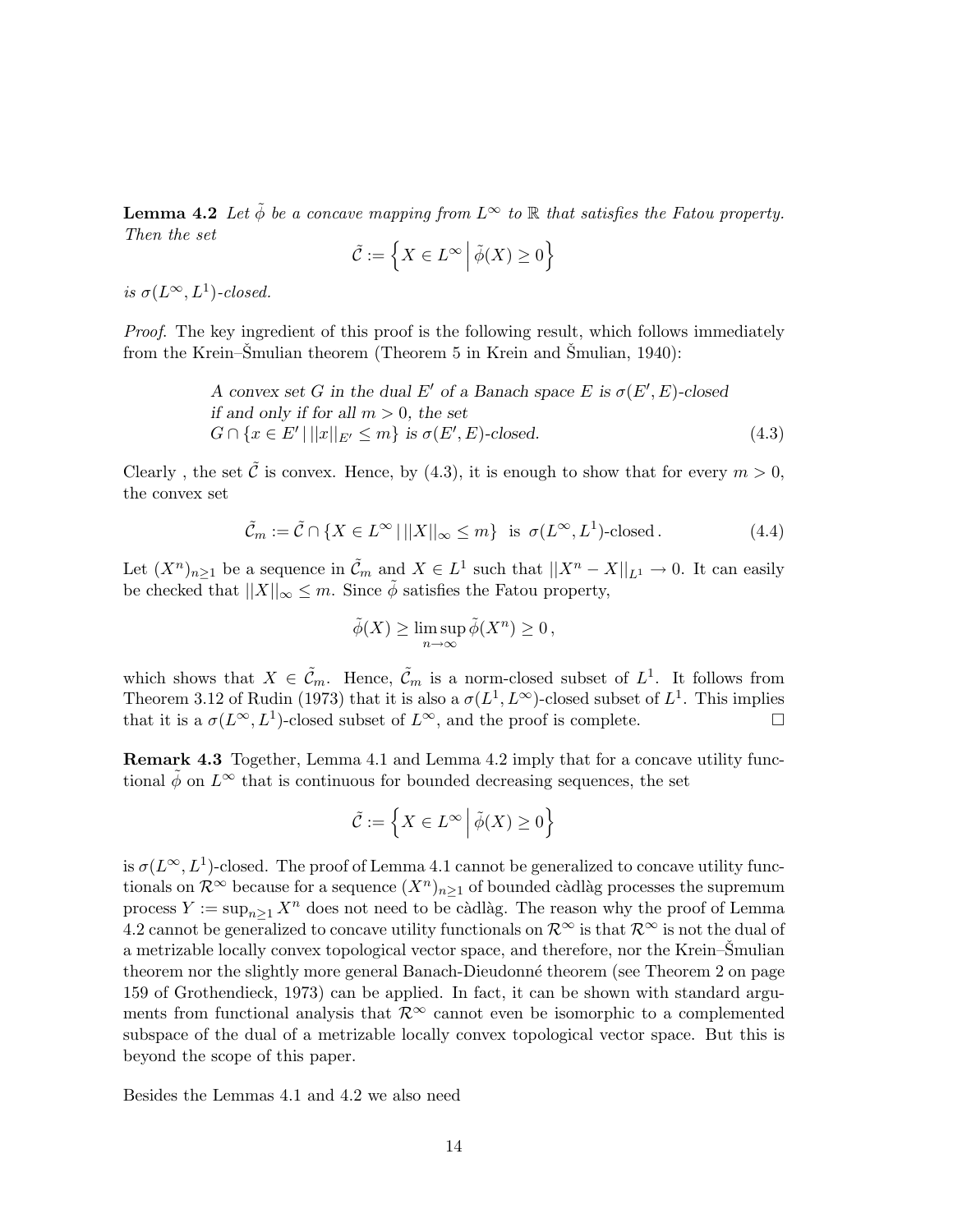**Lemma 4.4** Assume that  $\mathcal{F}_t = \mathcal{F}$ , for all  $t \in [0, T]$ , and let  $Z \in L^1$ . Then the set

$$
\left\{ a \in \mathcal{A}^1 \, | \, \text{Var}\left(a\right) \le |Z| \right\} \text{ is } \sigma(\mathcal{A}^1, \mathcal{R}^\infty)\text{-}compact. \tag{4.5}
$$

Proof. Since the filtration is constant over time, it follows from Theorem VII.67 on page 255 of Dellacherie and Meyer (1985) and Variant (a) of Theorem VII.2 on page 189 of Dellacherie and Meyer (1985) that  $\mathcal{A}^{\infty}$  is the dual of  $\mathcal{R}^{1}$ . Therefore, Alaoglu's theorem implies that the set

$$
\{a \in \mathcal{A}^{\infty} \,|\, \text{Var}\,(a) \le 1\}
$$

is  $\sigma(A^{\infty}, \mathcal{R}^{1})$ -compact. It can easily be checked that the map

$$
\mathcal{A}^{\infty} \to \mathcal{A}^{1}, \quad a \mapsto |Z| \, a
$$

is  $\sigma(A^{\infty}, \mathcal{R}^1)/\sigma(A^1, \mathcal{R}^{\infty})$ -continuous. Hence, the lemma follows because

$$
\left\{a \in \mathcal{A}^1 \, | \, \text{Var}\left(a\right) \leq |Z| \right\} \, ,
$$

is the image of the set

$$
\{a \in \mathcal{A}^{\infty} \, | \, \text{Var}\,(a) \le 1\}
$$

under this map.  $\Box$ 

We are now ready to prove the implication  $(4) \Rightarrow (2)$  of Theorem 3.3:

a) We first assume that  $\mathcal{F}_t = \mathcal{F}$  for all  $t \in [0, T]$ :

Obviously,  $C$  is convex. It follows from Mackey's theorem (see for instance, Corollary to Theorem 9, Section 13, Chapter 2 in Grothendieck, 1973) that  $\mathcal{A}^1$  is the dual of  $\mathcal{R}^{\infty}$ equipped with the Mackey topology  $\tau(\mathcal{R}^{\infty}, \mathcal{A}^{1})$ . Hence, it follows from Theorem 3.12 of Rudin (1973) that C is  $\sigma(\mathcal{R}^{\infty}, \mathcal{A}^1)$ -closed if we can show that it is  $\tau(\mathcal{R}^{\infty}, \mathcal{A}^1)$ -closed. So let  $(X^{\lambda})_{\lambda \in \Lambda}$  be a net in C and  $X \in \mathcal{R}^{\infty}$  such that  $X^{\lambda} \to X$  in  $\tau(\mathcal{R}^{\infty}, \mathcal{A}^{1})$ . In order to show that  $X \in \mathcal{C}$ , we first construct a refining sequence  $(S^n)_{n \geq 1}$  of increasing stopping times sequences. Since for all  $t \in [0, T]$ ,  $\mathcal{F}_t = \mathcal{F}$ , stopping times are just random times. Define  $S_0^n := 0$  and recursively,

$$
S_k^n := \inf \left\{ t > S_{k-1}^n \, \middle| \, t \in \left\{ S_j^{n-1} \, , \, j \ge 1 \right\} \, \text{ or } \, |X_t - X_{S_{k-1}^n}| \ge \frac{1}{n} \right\} \wedge T \; .
$$

By construction, we clearly have  $\{S_k^{n-1}\}$  $\{k^{n-1}, k \geq 1\} \subset \{S_k^n, k \geq 1\}$  almost surely. Moreover, it can be deduced from the fact that X has càdlàg paths that for every  $n \geq 1$ ,

$$
P\left[\bigcup_{k=1}^{\infty} \left\{ S_k^n = T \right\} \right] = 1.
$$

Let N be the set of all subsets of N and define the measure  $\nu$  on  $(N, \mathcal{N})$  by  $\nu(k) := 2^{-k}$ ,  $k \in \mathbb{N}$ . An element

$$
Y\in L^\infty(\Omega\times\mathbb{N}):=L^\infty(\Omega\times\mathbb{N},\mathcal{F}_T\otimes\mathcal{N},P\otimes\nu)
$$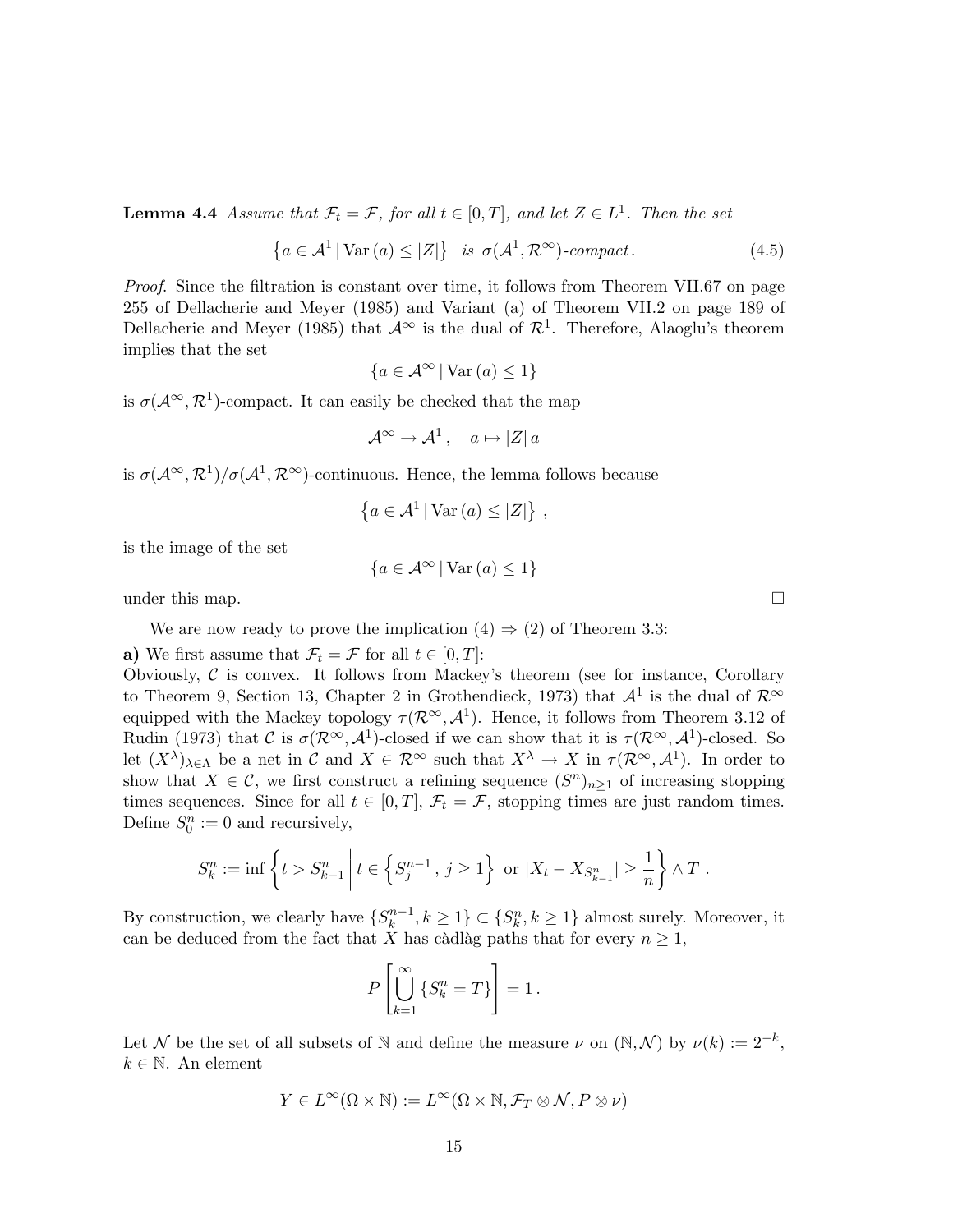can be viewed as a bounded sequence  $(Y_k)_{k>1}$  in  $L^{\infty}(\Omega)$ .

We define the maps

$$
\xi_n:\mathcal{R}^\infty\to L^\infty(\Omega\times\mathbb{N})
$$

and

$$
\xi^n: L^\infty(\Omega \times \mathbb{N}) \to \mathcal{R}^\infty
$$

as follows: For  $Y \in \mathcal{R}^{\infty}$ , we set

$$
(\xi_n Y)_k := \begin{cases} \sup_{T} \xi_{k-1} \leq t < S_k^n Y_t & \text{if } k \leq K^n \\ Y_T & \text{if } k > K^n \end{cases}
$$

where the random variable  $K<sup>n</sup>$  is given by

$$
K^n := \inf \{ k \ge 1 \, | \, S_k^n = T \} \; .
$$

For  $Y \in L^{\infty}(\Omega \times \mathbb{N})$ , we set

$$
(\xi^n Y)_t := \left\{ \begin{array}{ll} Y_k & \text{if } S_{k-1}^n \leq t < S_k^n \\ Y_{K^n+1} & \text{if } t = T \end{array} \right.
$$

Note that for all  $Y \in \mathcal{R}^{\infty}$  and  $n \geq 1$ ,

$$
Y \le \xi^n \xi_n Y. \tag{4.6}
$$

.

Furthermore, it can easily be checked that the mapping

$$
\phi^n := \phi \circ \xi^n : L^\infty(\Omega \times \mathbb{N}) \to \mathbb{R}
$$

is a concave utility functional on  $L^{\infty}(\Omega \times \mathbb{N})$ . Moreover, if  $(Z^m)_{m\geq 1}$  is a decreasing sequence in  $L^{\infty}(\Omega \times \mathbb{N})$  such that  $Z^m \stackrel{P \otimes \nu}{\longrightarrow} Z$  for some  $Z \in L^{\infty}(\Omega \times \mathbb{N})$ , then the sequence  $(\xi^n Z^m)_{m\geq 1}$  is decreasing and  $(\xi^n Z^m - \xi^n Z)^* \stackrel{P}{\rightarrow} 0$  because  $K^n$  is almost surely finite. Hence,

$$
\lim_{m \to \infty} \phi^n(Z^m) = \lim_{m \to \infty} \phi \circ \xi^n(Z^m) = \phi \circ \xi^n(Z) = \phi^n(Z),
$$

which shows that  $\phi^n$  is continuous for bounded decreasing sequences.

Let  $Z \in L^1(\Omega \times \mathbb{N})$ , that is, Z is a sequence  $(Z_k)_{k \geq 1}$  of random variables such that E  $\frac{L}{L}$  $\left| \sum_{k\geq 1} 2^{-k} |Z_k| \right| < \infty$ . By Lemma 4.4, the set

$$
\mathcal{K} := \left\{ a \in \mathcal{A}^1 \, \middle| \, \text{Var}\left(a\right) \le \sum_{k \ge 1} 2^{-k} \left| Z_k \right| \right\}
$$

is  $\sigma(\mathcal{A}^1, \mathcal{R}^{\infty})$ -compact, and obviously, it is absolutely convex. For the natural bilinear form on ¡ ¢

$$
(L^{\infty}(\Omega \times \mathbb{N}), L^{1}(\Omega \times \mathbb{N})) ,
$$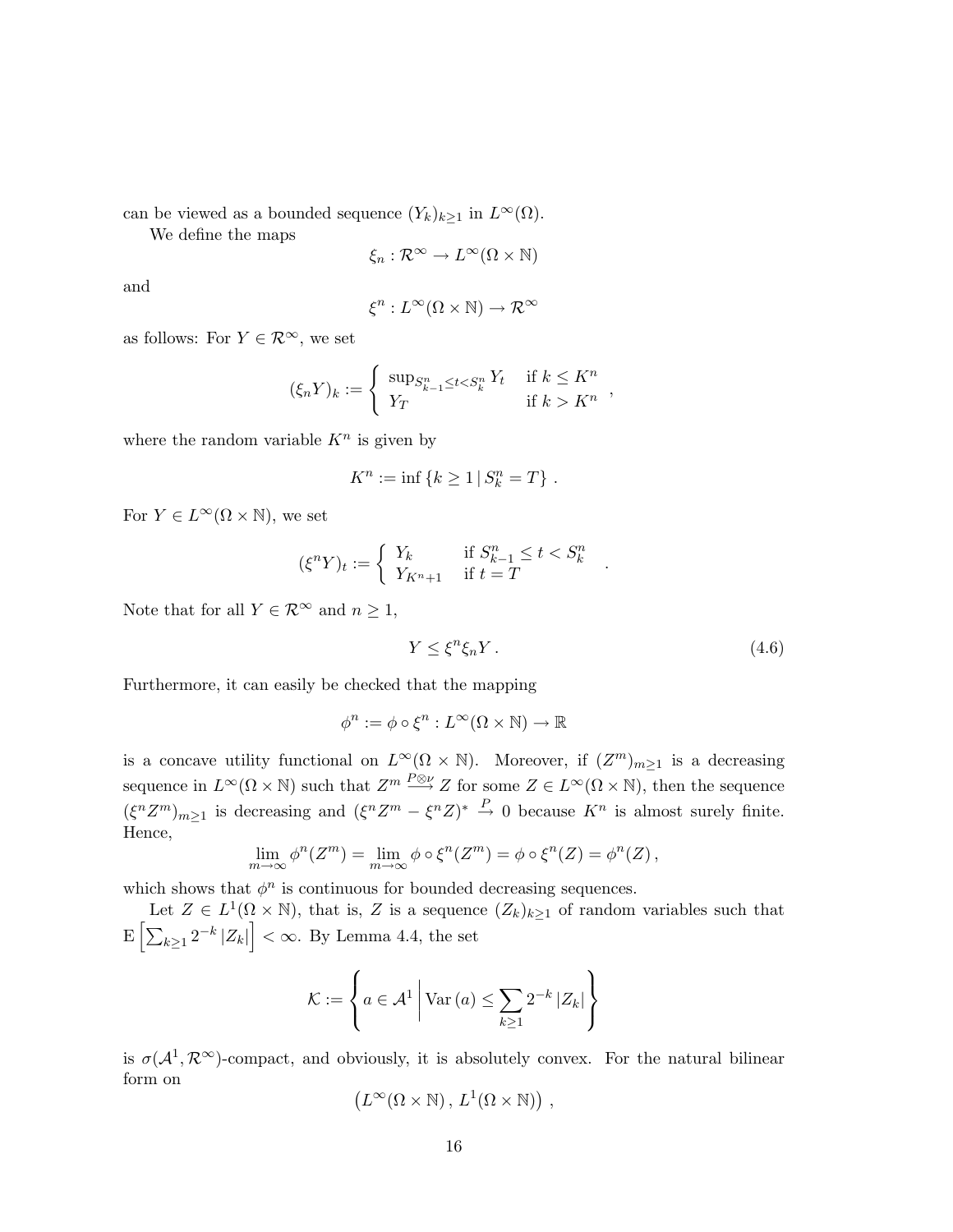we use the same notation  $\langle ., . \rangle$  as for the bilinear form on  $(\mathcal{R}^{\infty}, \mathcal{A}^1)$  defined in (2.2). Furthermore, for all  $k \geq 1$ , we denote by  $\Theta_k$  the set of random variables  $\theta$  such that  $S_{k-1}^n \leq \theta \leq S_k^n$ . Then, we can write

$$
\left\langle \xi_n X^{\lambda} - \xi_n X, Z \right\rangle = \mathcal{E} \left[ \sum_{k \ge 1} \left( (\xi_n X^{\lambda})_k - (\xi_n X)_k \right) 2^{-k} Z_k \right]
$$
  
\n
$$
\le \sum_{k=1}^{K^n} \mathcal{E} \left[ \sup_{S_{k-1}^n \le t < S_k^n} \left| X_t^{\lambda} - X_t \right| 2^{-k} |Z_k| \right] + \sum_{k \ge K^n + 1} \mathcal{E} \left[ \left| X_T^{\lambda} - X_T \right| 2^{-k} |Z_k| \right]
$$
  
\n
$$
\le \sum_{k \ge 1} \sup_{\theta_k \in \Theta_k} \mathcal{E} \left[ \left| X_{\theta_k}^{\lambda} - X_{\theta_k}^{\lambda} \right| 2^{-k} |Z_k| \right]
$$
  
\n
$$
\le \sup_{a \in \mathcal{K}} \mathcal{E} \left[ \int_{]0,T]} (X_{t-}^{\lambda} - X_{t-}^{\lambda}) da_t^{pr} + \int_{[0,T]} (X_t^{\lambda} - X_t^{\lambda}) da_t^{op} \right]
$$
  
\n
$$
= \sup_{a \in \mathcal{K}} \left\langle X^{\lambda} - X, a \right\rangle .
$$

Since  $(X^{\lambda})_{\lambda \in \Lambda}$  converges to X in  $\tau(\mathcal{R}^{\infty}, \mathcal{A}^1)$ , we have  $\sup_{a \in \mathcal{K}} \langle X^{\lambda} - X, a \rangle \to 0$ , and therefore also,

$$
\xi_n X^{\lambda} \to \xi_n X \quad \text{in} \quad \sigma(L^{\infty}(\Omega \times \mathbb{N}), L^1(\Omega \times \mathbb{N})). \tag{4.7}
$$

The fact that all  $X^{\lambda}$  are in C and (4.6) imply that all  $\xi_n X^{\lambda}$  are in

$$
\mathcal{C}_n := \{ Y \in L^{\infty}(\Omega \times \mathbb{N}) \, | \, \phi^n(Y) = \phi \circ \xi^n(Y) \geq 0 \} .
$$

Therefore, it follows from (4.7), Lemma 4.1 and Lemma 4.2 that all  $\xi_n X$  are in  $\mathcal{C}_n$  as well, and hence, all  $\xi^n \xi_n X$  are in C. Since the sequence  $(S^n)_{n\geq 1}$  of sequences of increasing stopping times is refining, the sequence  $(\xi^n \xi_n X)_{n\geq 0}$  of stochastic processes is decreasing, and by construction of  $(S^n)_{n\geq 1}$ , for all  $n \geq 1$ ,

$$
X \le \xi^n \xi_n X \le X + \frac{1}{n} \, .
$$

In particular,

$$
(\xi^n \xi_n X - X)^* \stackrel{P}{\to} 0.
$$

Hence, since  $\phi$  is continuous for bounded decreasing sequences,

$$
\phi(X) = \lim_{n \to \infty} \phi(\xi^n \xi_n X) \ge 0,
$$

which shows that  $X \in \mathcal{C}$ .

b) Now, let  $(\mathcal{F}_t)_{t\in[0,T]}$  be a general filtration that satisfies the usual assumptions. We define the filtration  $(\hat{\mathcal{F}}_t)_{t \in [0,T]}$  by

$$
\hat{\mathcal{F}}_t := \mathcal{F} \text{ for all } t \in [0, T],
$$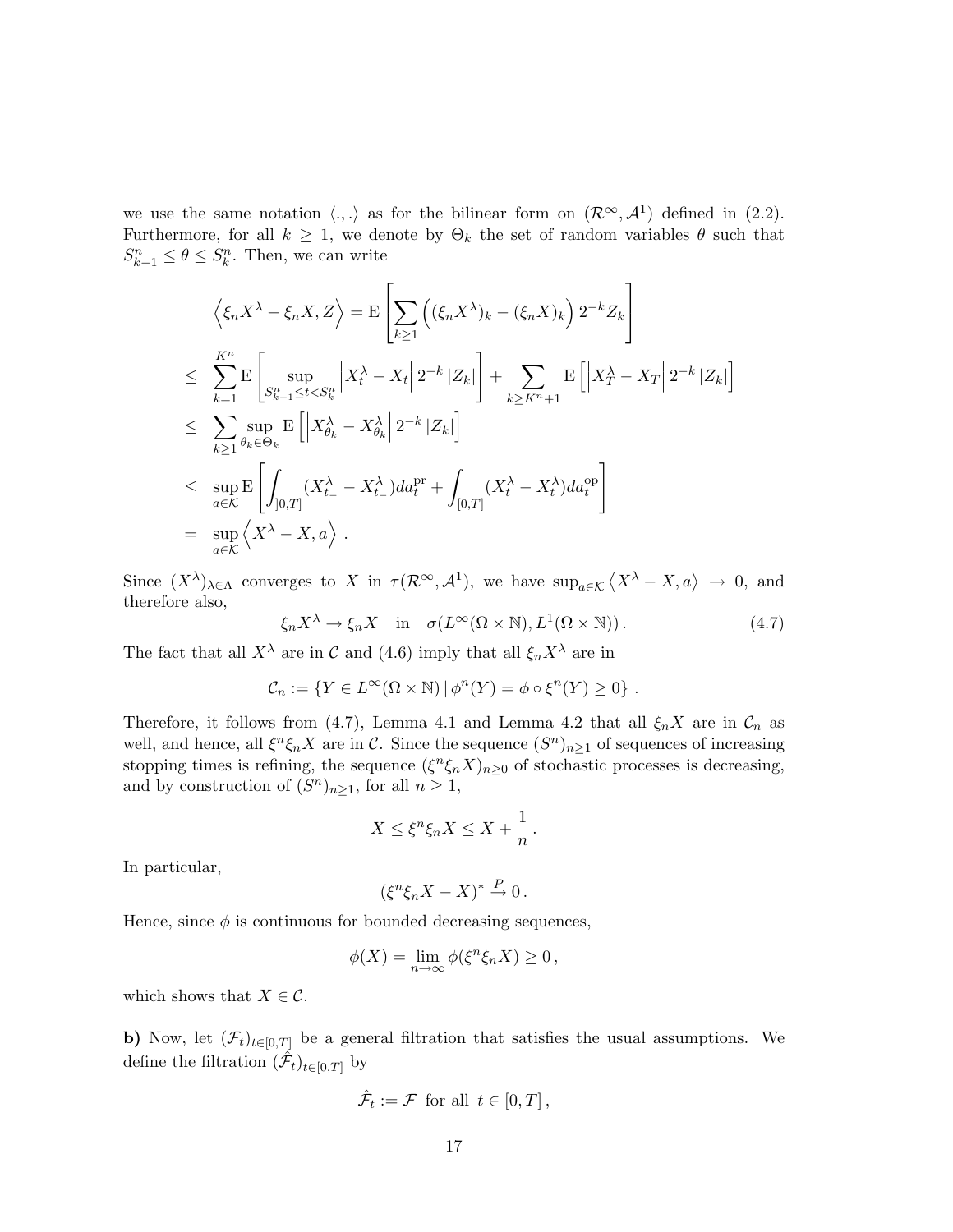and denote the corresponding dual pair by  $(\hat{\mathcal{R}}^{\infty}, \hat{\mathcal{A}}^1)$ . By  $\Pi_{op}$  we denote the optional projection from  $\hat{\mathcal{R}}^{\infty}$  to  $\mathcal{R}^{\infty}$ . Theorem VI.47 on page 108 in Dellacherie and Meyer (1982) guarantees that the optional projection of a measurable, bounded, càdlàg process is again càdlàg. It can easily be checked that the mapping  $\hat{\phi} := \phi \circ \Pi_{op} : \hat{\mathcal{R}}^{\infty} \to \mathbb{R}$  is a concave utility functional on  $\hat{\mathcal{R}}^{\infty}$ . To see that  $\hat{\phi}$  is continuous for bounded decreasing sequences, let  $(X^n)_{n\geq 1}$  be a decreasing sequence in  $\hat{\mathcal{R}}^{\infty}$  such that  $(X^n - X)^* \stackrel{P}{\rightarrow} 0$  for some  $X \in \hat{\mathcal{R}}^{\infty}$ . Then, also the sequence  $(\Pi_{op} X^n)_{n\geq 1}$  is decreasing. Furthermore,  $||(X^n - X)^*||_{L^2} \to 0$ . Let the martingale  $(M_t^n)_{t \in [0,T]}$  be given by

$$
M_t^n := \mathrm{E} \left[ (X^n - X)^* \, | \, \mathcal{F}_t \right], \, t \in [0, T] \, .
$$

It follows from Doob's  $L^2$ -inequality that

$$
||(\Pi_{\text{op}} X^n - \Pi_{\text{op}} X)^*||_2 = || \sup_{t \in [0,T]} \mathbb{E} [X_t^n - X_t | \mathcal{F}_t] ||_2 \le ||(M^n)^*||_2
$$
  
\n
$$
\le 2||M_T^n||_2 \le 2||(X^n - X)^*||_2,
$$

which shows that  $(\Pi_{op} X^n - \Pi_{op} X)^* \to 0$  in probability. Since  $\phi$  is continuous for bounded decreasing sequences, we have

$$
\lim_{n \to \infty} \hat{\phi}(X^n) = \lim_{n \to \infty} \phi \circ \Pi_{\text{op}}(X^n) = \phi \circ \Pi_{\text{op}}(X) = \hat{\phi}(X),
$$

that is,  $\hat{\phi}$  is also continuous for bounded decreasing sequences. It follows from part a) of the proof that the set  $\overline{a}$ o

$$
\hat{\mathcal{C}} := \left\{ X \in \hat{\mathcal{R}}^{\infty} \, \middle| \, \phi \circ \Pi_{\text{op}}(X) \ge 0 \right\}
$$

is  $\sigma(\hat{\mathcal{R}}^{\infty}, \hat{\mathcal{A}}^1)$ -closed. Let  $(X^{\lambda})_{\lambda \in \Lambda}$  be a net in  $\mathcal{C} \subset \hat{\mathcal{C}}$  and  $X \in \mathcal{R}^{\infty}$  such that  $X^{\lambda} \to X$  in  $\sigma(\mathcal{R}^{\infty}, \mathcal{A}^{1})$ . The projection  $\Pi^*$  of Remark 3.7 can be extended to  $\hat{\mathcal{A}}^{1}$ , and for all  $\hat{a} \in \hat{\mathcal{A}}^{1}$ ,

$$
\langle X^{\lambda} - X, \hat{a} \rangle = \langle X^{\lambda} - X, \Pi^* \hat{a} \rangle \to 0,
$$

that is,  $X^{\lambda} \to X$  in  $\sigma(\hat{\mathcal{R}}^{\infty}, \hat{\mathcal{A}}^{1})$ . Therefore,  $X \in \hat{\mathcal{C}} \cap \mathcal{R}^{\infty} = \mathcal{C}$ . This shows that  $\mathcal{C}$  is  $\sigma(\mathcal{R}^{\infty}, \mathcal{A}^{1})$ -closed, and the proof is complete.

#### 5 Examples

In this section we will repeatedly make use of the set

$$
\tilde{\mathcal{D}}_{\sigma} := \left\{ f \in L^1 \, | \, f \ge 0, \, \mathcal{E}[f] = 1 \right\}
$$

and the set

$$
\hat{\mathcal{D}}_{\sigma}:=\left\{a\,:\,[0,T]\times\Omega\rightarrow\mathbb{R}^2\;\;\left|\begin{array}{l}a=(a^{\rm l},a^{\rm r})\\a^{\rm l},a^{\rm r}\text{ measurable, right-continuous, increasing}\\\hline a^{\rm l}_0=0\,,\,a^{\rm r}_0\geq0\\\hline a^{\rm r}\text{ purely discontinuous}\\\hline\operatorname{E}\left[a^{\rm l}_T+a^{\rm r}_T\right]=1\end{array}\right.\right\}
$$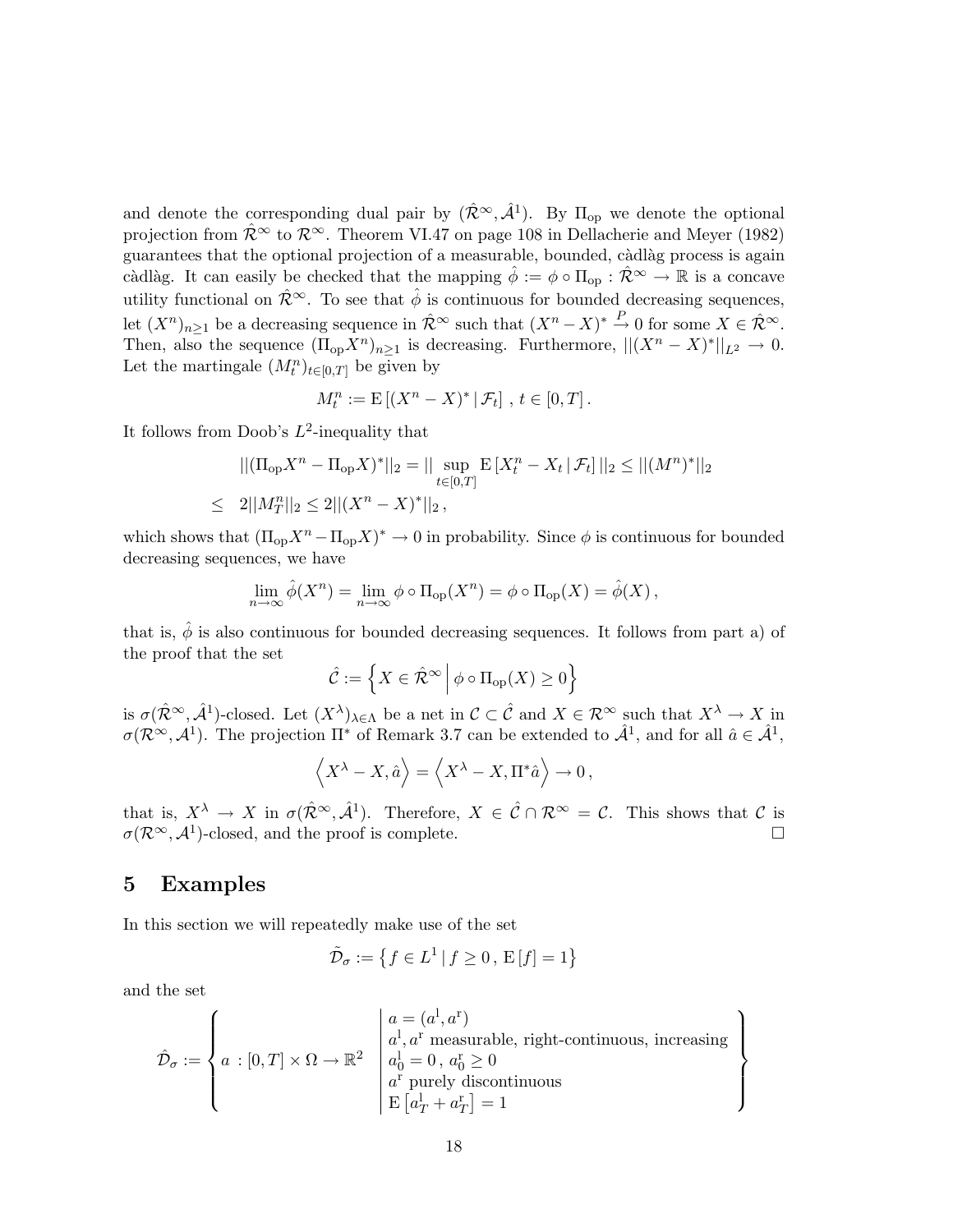introduced in Remark 3.7.

Before we start with concrete examples, note that different coherent or concave monetary utility functionals on  $\mathcal{R}^{\infty}$  can easily be combined to form new ones. Indeed, if  $(\phi_i)_{i\geq 1}$ is a sequence of coherent utility functionals on  $\mathcal{R}^{\infty}$  and  $(\lambda_j)_{j\geq 1}$  a sequence of numbers is a sequence or conerent utility functionals on  $\kappa$  and  $(\lambda_j j_j \geq 1$  a sequence or numbers<br>in [0, 1] such that  $\sum_{j\geq 1} \lambda_j = 1$ , then  $\sum_{j\geq 1} \lambda_j \phi_j$  is again a coherent utility functional on  $\mathcal{R}^{\infty}$ , and it satisfies the Fatou property if  $\phi_j$  does for every j such that  $\lambda_j > 0$ . The same is true for a sequence  $(\phi_j)_{j\geq 1}$  of concave monetary utility functionals on  $\mathcal{R}^{\infty}$  if the series  $j\geq 1$   $\lambda_j\phi(0)$  is convergent.

The obvious interpretation of the following examples in the context of risk management is left to the reader.

**Example 5.1** For every subset  $\mathcal{P}_{\sigma}$  of  $\tilde{\mathcal{D}}_{\sigma}$ , the function

$$
\tilde{\phi}(X) := \inf_{f \in \mathcal{P}_{\sigma}} \mathbb{E}[Xf], \, X \in L^{\infty},
$$

is a coherent utility functional on  $L^{\infty}$  that satisfies the Fatou property. If  $\theta$  is a random variable taking values in  $[0, T]$ , then

$$
\hat{\mathcal{Q}}_{\sigma} := \left\{ \left( 0, f 1_{\{\theta \le t\}} \right) \mid f \in \mathcal{P}_{\sigma} \right\},\
$$

is a subset of  $\hat{\mathcal{D}}_{\sigma}$ , and the corresponding coherent utility functional on  $\mathcal{R}^{\infty}$  is given by

$$
\phi(X) := \inf_{\hat{a} \in \hat{\mathcal{Q}}_{\sigma}} \langle X, \hat{a} \rangle = \inf_{f \in \mathcal{P}_{\sigma}} \mathrm{E} \left[ X_{\theta} f \right] = \tilde{\phi}(X_{\theta}).
$$

In terms of elements of  $\mathcal{D}_{\sigma}$ ,  $\phi$  can be represented as

$$
\phi(X) = \inf_{a \in \Pi^* \hat{\mathcal{Q}}_{\sigma}} \langle X, a \rangle ,
$$

where  $\Pi^*$  is the projection from  $\hat{\mathcal{D}}_{\sigma}$  to  $\mathcal{D}_{\sigma}$  explained in Remark 3.7. It can easily be checked that if  $\theta$  is a stopping time, then

$$
\Pi^* \hat{\mathcal{Q}}_\sigma = \left\{ \left( 0, \mathrm{E} \left[ f \, \middle| \, \mathcal{F}_\theta \right] \mathbb{1}_{\{\theta \leq t\}} \right) \, \middle| \, f \in \mathcal{P}_\sigma \right\} \, .
$$

**Example 5.2** As in Example 5.1, consider a subset  $\mathcal{P}_{\sigma}$  of  $\tilde{\mathcal{D}}_{\sigma}$  and let

$$
\tilde{\phi}(X) := \inf_{f \in \mathcal{P}_{\sigma}} \mathbb{E}[Xf], \, X \in L^{\infty}.
$$

be the associated coherent utility functional on  $L^{\infty}$ . The set

$$
\hat{\mathcal{Q}}_{\sigma} := \left\{ \left( (f \frac{t}{T})_{t \in [0,T]}, 0 \right) \, | \, f \in \mathcal{P}_{\sigma} \right\}
$$

,

is a subset of  $\hat{\mathcal{D}}_{\sigma}$ , and the corresponding coherent utility functional is given by

$$
\phi(X) := \inf_{\hat{a} \in \hat{\mathcal{Q}}_{\sigma}} \langle X, \hat{a} \rangle = \inf_{f \in \mathcal{P}_{\sigma}} \mathbb{E} \left[ \frac{1}{T} \int_0^T X_t dt f \right] = \tilde{\phi} \left( \frac{1}{T} \int_0^T X_t dt \right).
$$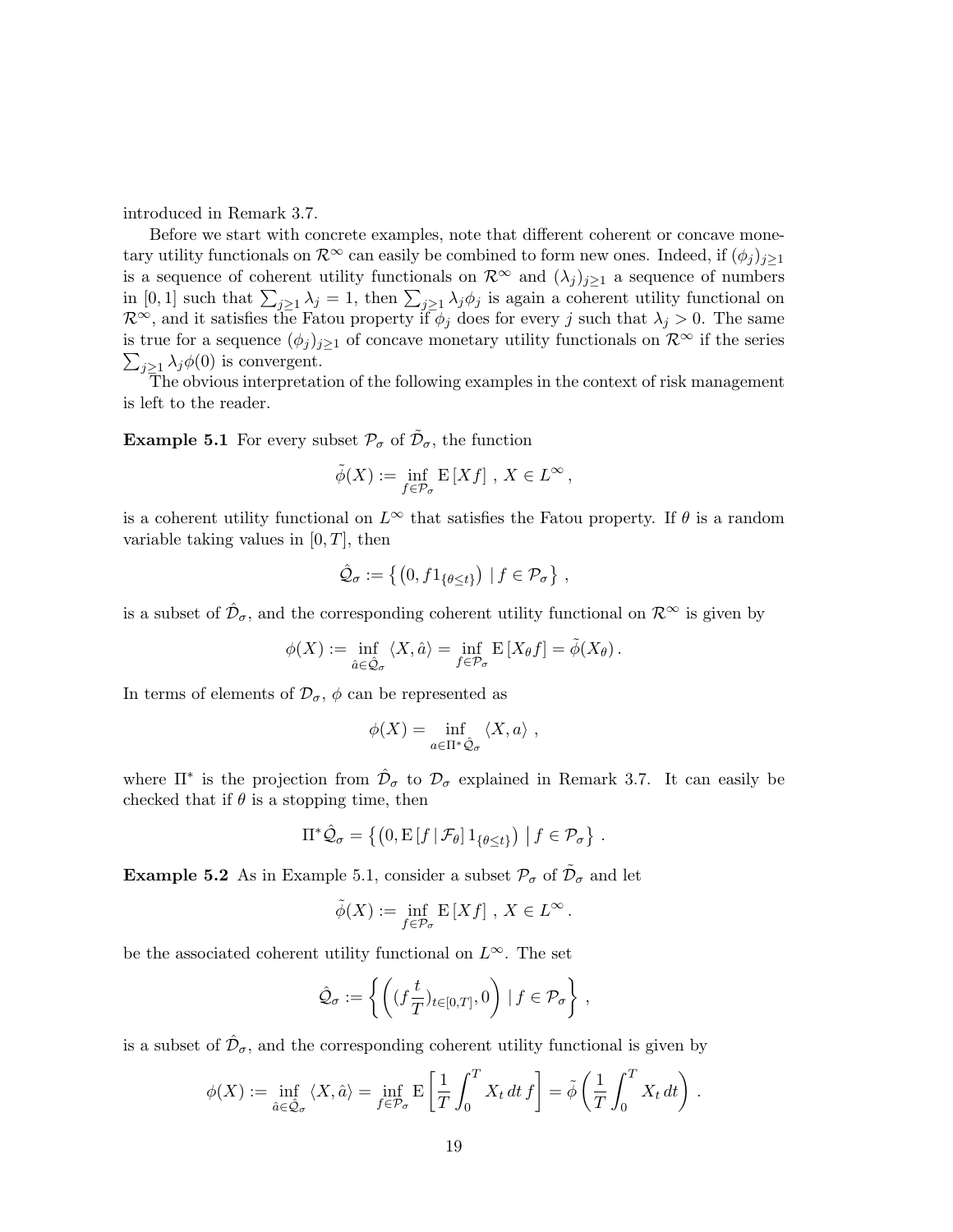In terms of elements of  $\mathcal{D}_{\sigma}$ ,  $\phi$  can be represented as

$$
\phi(X) = \inf_{a \in \Pi^* \hat{\mathcal{Q}}_{\sigma}} \langle X, a \rangle ,
$$

where  $\Pi^*$  is the projection from  $\hat{\mathcal{D}}_{\sigma}$  to  $\mathcal{D}_{\sigma}$  explained in Remark 3.7. Note that the prowhere it is the projection from  $\nu$ <br>jection  $\Pi^*$  maps an element  $((f\frac{t}{7})^2)$  $\frac{t}{T})_{t\in[0,T]},0$ where II is the projection from  $D_{\sigma}$  to  $D_{\sigma}$  explained in Remark 3.7. Note that the projection  $\Pi^*$  maps an element  $((f^t_{\overline{T}})_{t\in[0,T]}, 0) \in \hat{Q}_{\sigma}$  to  $a = (a^{\text{pr}}, a^{\text{op}})$ , where  $a^{\text{pr}}$  is the continuous par  $\overline{T}$ ¢  $\frac{(a^{F^*}, a^{F^*})}{(a^{F^*})^2}$  of  $\left(f\frac{t}{T}\right)$  $\overline{T}$  $\frac{11}{2}$  $_{t\in[0,T]}$  and  $a^{op}$ is the purely discontinuous part of  $(E[f | \mathcal{F}_t]]_T^T$  $(\frac{t}{T})_{t\in[0,T]}.$ ¢

**Example 5.3** Let  $\mathcal{P}_{\sigma}$  be a subset of  $\tilde{\mathcal{D}}_{\sigma}$ . Then

$$
\tilde{\phi}(X) := \inf_{f \in \mathcal{P}_{\sigma}} \mathbb{E}[Xf], \, X \in L^{\infty},
$$

is a coherent utility functional on  $L^{\infty}$  that satisfies the Fatou property. The set

$$
\hat{\mathcal{Q}}_{\sigma} := \left\{ \left( 0, f 1_{\{\theta \le t\}} \right) \middle| f \in \mathcal{P}_{\sigma}, \theta \text{ a } [0, T] \text{-valued random variable} \right\},\
$$

is again a subset of  $\hat{\mathcal{D}}_{\sigma}$ , and for all  $X \in \mathcal{R}^{\infty}$ ,

$$
\phi(X) := \inf_{a \in \Pi^* \hat{\mathcal{Q}}_{\sigma}} \langle X, a \rangle = \inf_{\hat{a} \in \hat{\mathcal{Q}}_{\sigma}} \langle X, \hat{a} \rangle = \tilde{\phi} \left( \inf_{t \in [0, T]} X_t \right). \tag{5.1}
$$

 $\overline{a}$ 

 $\mathbf{r}$ 

The last equality in (5.1) can been shown as follows: Obviously, for all  $X \in \mathcal{R}^{\infty}$ ,

$$
\tilde{\phi}\left(\inf_{t\in[0,T]} X_t\right) \leq \mathbb{E}\left[X_{\theta}f\right],
$$

for all  $f \in \mathcal{P}_{\sigma}$  and all  $[0, T]$ -valued random variables  $\theta$ . Therefore,

$$
\tilde{\phi}\left(\inf_{t\in[0,T]}X_t\right)\leq\phi(X)\,.
$$

On the other hand, for all  $\varepsilon > 0$ , there exists an  $f \in \mathcal{P}_{\sigma}$  such that

$$
\mathrm{E}\left[\inf_{t\in[0,T]}X_t f\right] \leq \tilde{\phi}\left(\inf_{t\in[0,T]}X_t\right) + \frac{\varepsilon}{2}.
$$

Furthermore, it can be deduced from the cross section theorem (see for example, Theorem III.44 on page 64 of Dellacherie and Meyer, 1975) that there exists a [0, T]-valued random variable  $\theta$  such that

$$
X_{\theta} \le \inf_{t \in [0,T]} X_t + \frac{\varepsilon}{2}.
$$

Hence,

$$
\mathcal{E}\left[X_{\theta}f\right] \leq \mathcal{E}\left[\inf_{t \in [0,T]} X_t f\right] + \frac{\varepsilon}{2} \leq \tilde{\phi}(\inf_{t \in [0,T]} X_t) + \varepsilon,
$$

and it follows that

$$
\phi(X) \le \tilde{\phi}\left(\inf_{t \in [0,T]} X_t\right).
$$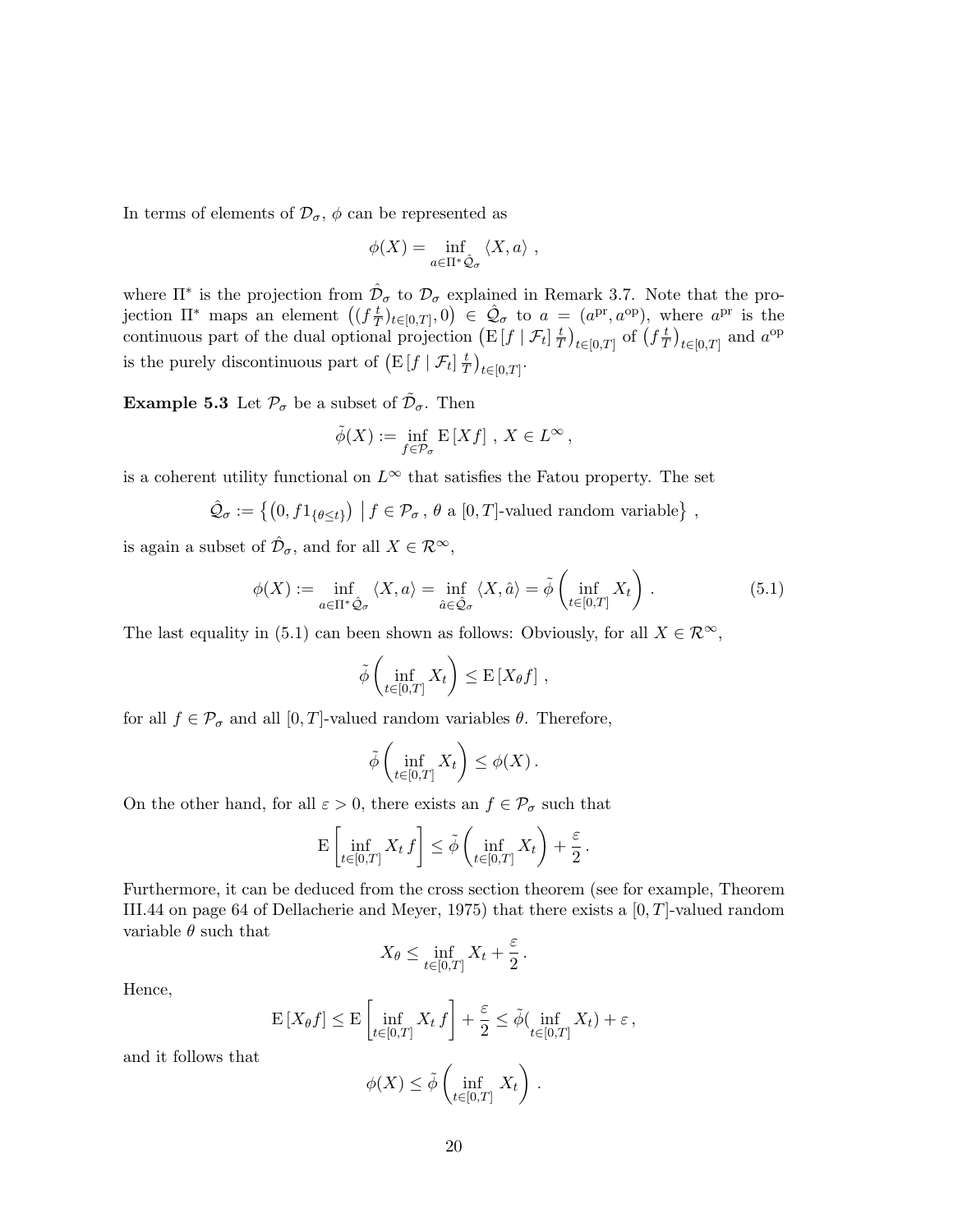**Example 5.4** Let  $\tilde{\gamma}$  :  $\tilde{\mathcal{D}}_{\sigma} \to [-\infty, \infty)$  be a penalty function and

$$
\tilde{\phi}(X) = \inf_{f \in \tilde{\mathcal{D}}_{\sigma}} \left\{ \langle X, f \rangle - \tilde{\gamma}(f) \right\}, X \in L^{\infty},
$$

the corresponding concave monetary utility functional on  $L^{\infty}$ . For a [0, T]-valued random variable  $\theta$  we define the function  $\hat{\gamma} : \hat{\mathcal{D}}_{\sigma} \to [-\infty, \infty)$  by

$$
\hat{\gamma}(\hat{a}) := \begin{cases} \tilde{\gamma}(f), & \text{if } \hat{a} \text{ is of the form } \left(0, f1_{\{\theta \le t\}}\right) \text{ for some } f \in \tilde{\mathcal{D}}_{\sigma} \\ -\infty, & \text{otherwise} \end{cases}.
$$

As in Remark 3.7, one can construct from  $\hat{\gamma}$  a penalty function  $\gamma : \mathcal{D}_{\sigma} \to [-\infty, \infty)$  such that

$$
\inf_{a \in \mathcal{D}_{\sigma}} \left\{ \langle X, a \rangle - \gamma(a) \right\} = \inf_{\hat{a} \in \hat{\mathcal{D}}_{\sigma}} \left\{ \langle X, \hat{a} \rangle - \hat{\gamma}(\hat{a}) \right\} = \tilde{\phi}(X_{\theta}).
$$

**Example 5.5** Consider a penalty function  $\tilde{\gamma}$  :  $\tilde{\mathcal{D}}_{\sigma} \to [-\infty, \infty)$  and the associated concave monetary utility functional

$$
\tilde{\phi}(X) = \inf_{f \in \tilde{\mathcal{D}}_{\sigma}} \left\{ \langle X, f \rangle - \tilde{\gamma}(f) \right\}, X \in L^{\infty}.
$$

Define the function  $\hat{\gamma} : \hat{\mathcal{D}}_{\sigma} \to [-\infty, \infty)$  as follows

$$
\hat{\gamma}(\hat{a}) := \begin{cases} \tilde{\gamma}(f), & \text{if } \hat{a} \text{ is of the form } \left( \left( f \frac{t}{T} \right)_{t \in [0,T]}, 0 \right) \text{ for some } f \in \tilde{\mathcal{D}}_{\sigma} \\ -\infty, & \text{otherwise} \end{cases}
$$

.

.

As in Remark 3.7, one can construct a penalty function  $\gamma : \mathcal{D}_{\sigma} \to [-\infty, \infty)$  such that

$$
\inf_{a \in \mathcal{D}_{\sigma}} \left\{ \langle X, a \rangle - \gamma(a) \right\} = \inf_{\hat{a} \in \hat{\mathcal{D}}_{\sigma}} \left\{ \langle X, \hat{a} \rangle - \hat{\gamma}(\hat{a}) \right\} = \tilde{\phi} \left( \frac{1}{T} \int_0^T X_t dt \right).
$$

**Example 5.6** Let  $\tilde{\phi}: L^{\infty} \to \mathbb{R}$  be a concave monetary utility functional on  $L^{\infty}$  that can be represented as

$$
\tilde{\phi}(X) = \inf_{f \in \tilde{\mathcal{D}}_{\sigma}} \left\{ \langle X, f \rangle - \tilde{\gamma}(f) \right\}, X \in L^{\infty},
$$

for some penalty function  $\tilde{\gamma} : \tilde{\mathcal{D}}_{\sigma} \to [-\infty, \infty)$ . Define the function  $\hat{\gamma} : \hat{\mathcal{D}}_{\sigma} \to [-\infty, \infty)$  as follows:  $\overline{a}$ ¢

$$
\hat{\gamma}(\hat{a}) := \left\{ \begin{array}{ll} \tilde{\gamma}(f)\,, & \text{if } \hat{a} \text{ is of the form } \left(0,f1_{\{\theta \leq t\}}\right) \text{ for some } f \in \tilde{\mathcal{D}}_{\sigma} \\ & \text{and a } [0,T]\text{-valued random variable } \theta \\ -\infty\,, & \text{otherwise} \end{array} \right.
$$

By Remark 3.7, there exists a penalty function  $\gamma : \mathcal{D}_{\sigma} \to [-\infty, \infty)$  such that

$$
\inf_{a \in \mathcal{D}_{\sigma}} \left\{ \langle X, a \rangle - \gamma(a) \right\} = \inf_{\hat{a} \in \hat{\mathcal{D}}_{\sigma}} \left\{ \langle X, \hat{a} \rangle - \hat{\gamma}(\hat{a}) \right\},
$$

and, as in Example 5.3, it can be deduced from the cross section theorem that

$$
\inf_{\hat{a}\in\hat{\mathcal{D}}_{\sigma}} \left\{ \langle X, \hat{a} \rangle - \hat{\gamma}(\hat{a}) \right\} = \tilde{\phi} \left( \inf_{t \in [0,T]} X_t \right).
$$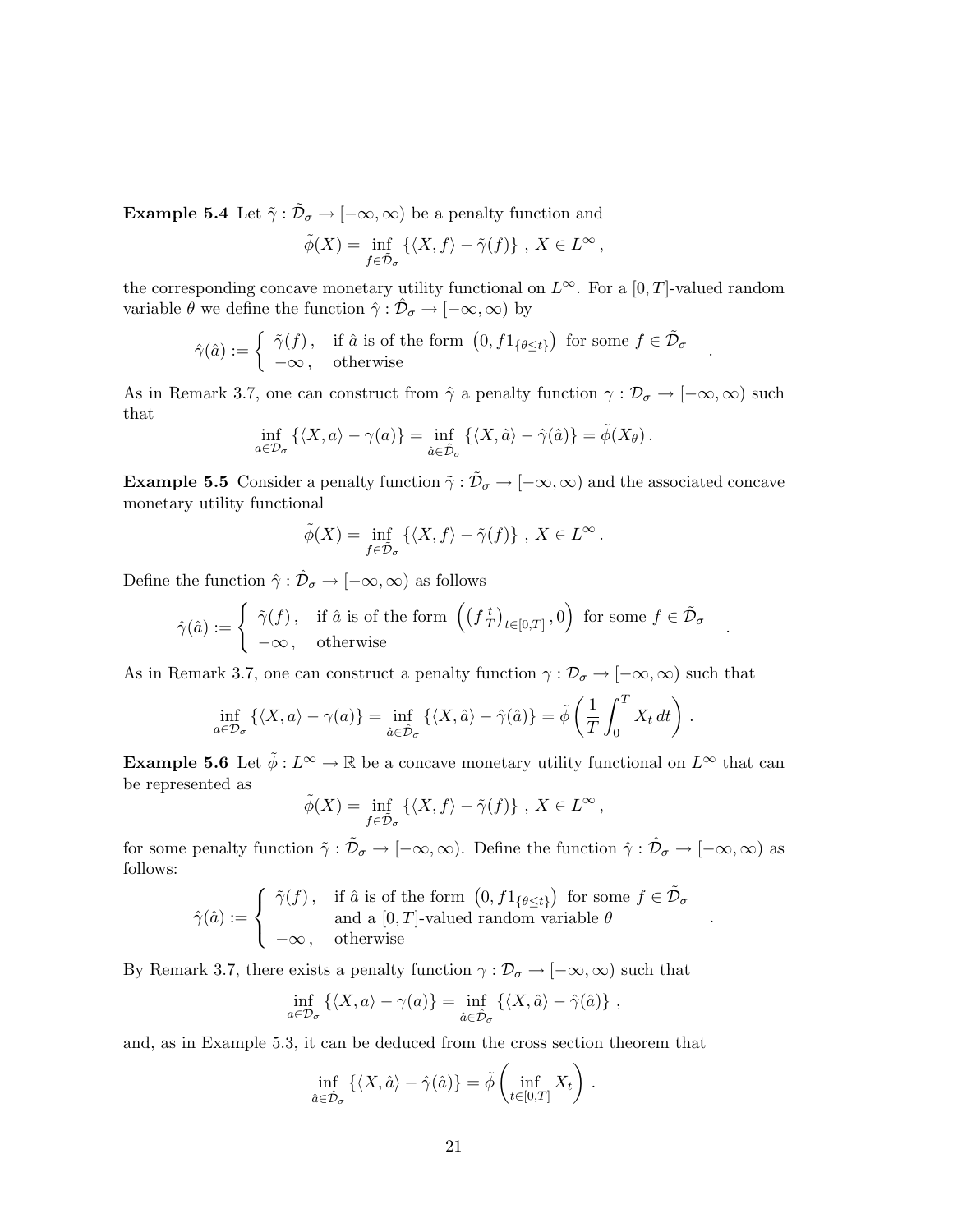Example 5.7 The set

$$
\mathcal{Q}_{\sigma} := \left\{ \left(0, 1_{\{\tau \le t\}}\right) \bigm| \tau \text{ a } [0, T] \text{-valued stopping time} \right\} \subset \mathcal{D}_{\sigma}
$$

induces the coherent utility functional

 $\phi(X) := \inf \{ \mathrm{E} [X_\tau] \mid \tau \in [0,T] \text{-valued stopping time} \}, X \in \mathcal{R}^\infty.$ 

It follows from the theory of optimal stopping (see for instance, page 417 of Dellacherie and Meyer, 1982) that for all  $X \in \mathcal{R}^{\infty}$ ,

$$
\phi(X) = S_0(X),
$$

where  $(S_t(X))_{t\in[0,T]}$  is the largest submartingale that is dominated by the process X.

### References

Artzner, Ph., Delbaen, F., Eber, J.M., Heath, D., 1997. Thinking coherently. RISK 10, November, 68–71.

Artzner, Ph., Delbaen, F., Eber, J.M., Heath, D., 1999. Coherent Risk Measures. Mathematical Finance  $9(3)$ ,  $203-228$ .

Artzner, Ph., Delbaen, F., Eber, J.M., Heath, D., Ku, H., 2002. Coherent Multiperiod Risk Measurement. Preprint.

Artzner, Ph., Delbaen, F., Eber, J.M., Heath, D., Ku, H., 2003. Coherent multiperiod risk adjusted values and Bellman's principle. Preprint.

Aubin, J.P., 1998. Optima and Equilibria. Graduate Texts in Mathematics. Springer-Verlag.

Cheridito, P., Delbaen, F., Kupper, M., 2004. Coherent and convex monetary risk measures for unbounded càdlàg processes. Preprint.

Delbaen, F., 2001. Coherent Risk Measures. Lecture Notes, Scuola Normale Superiore di Pisa.

Delbaen, F., 2002. Coherent risk measures on general probability spaces. Advances in Finance and Stochastics, 1–37, Springer-Verlag, Berlin.

Delbaen, F., 2003. The structure of m-stable sets and in particular of the set of risk neutral measures. Preprint.

Dellacherie, C., Meyer, P.A., 1975. Probabilities and Potential A, Chapter I to IV. North-Holland Publishing Co., Amsterdam.

Dellacherie, C., Meyer, P.A., 1982. Probabilities and Potential B, Chapter V to VIII. North-Holland Publishing Co., Amsterdam.